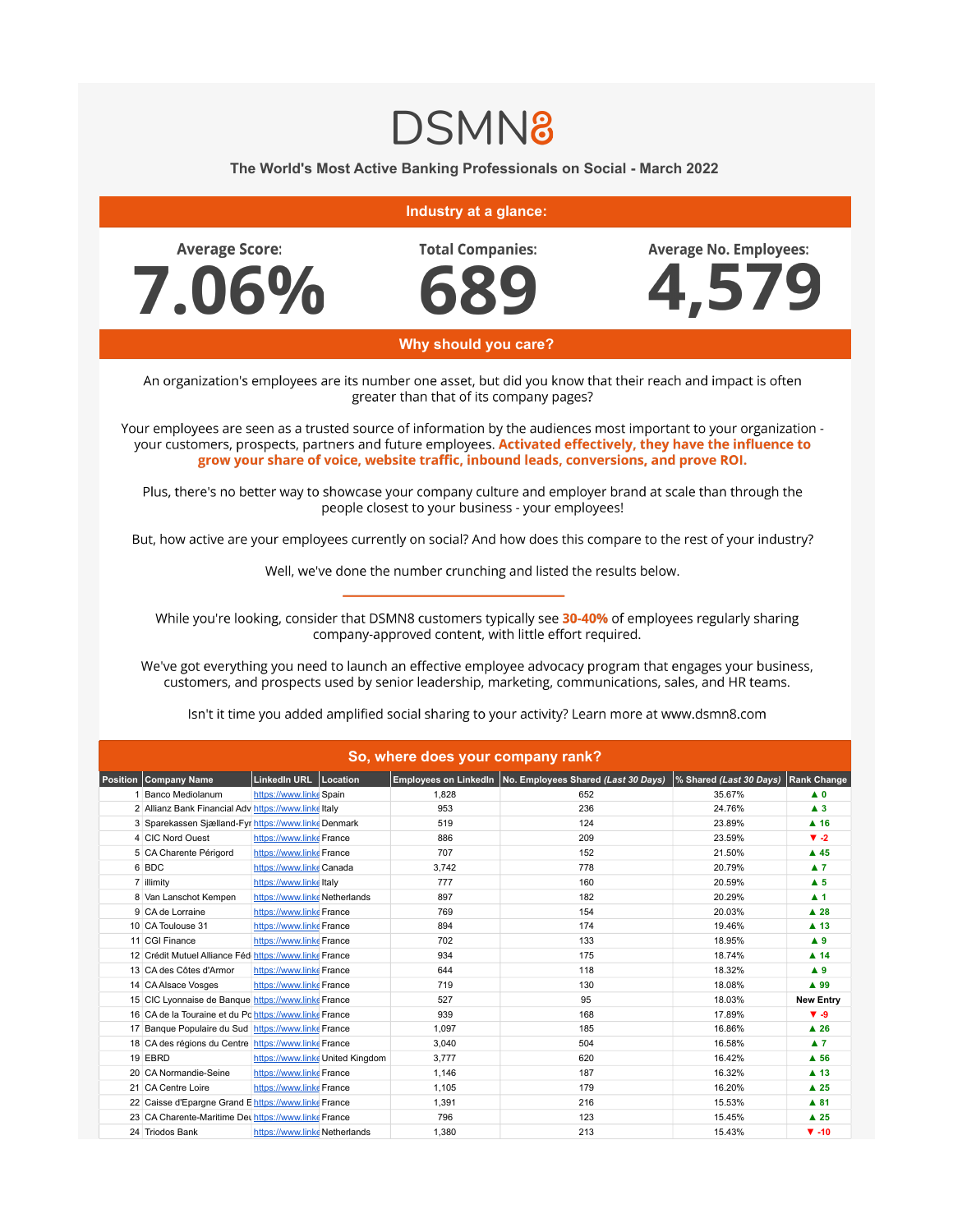| 25 CA Centre-est                                        | https://www.linke France                                       | 1,684  | 259   | 15.38% | $\blacktriangle$ 14     |
|---------------------------------------------------------|----------------------------------------------------------------|--------|-------|--------|-------------------------|
| 26 Caisse d'Epargne Languer https://www.linke France    |                                                                | 522    | 80    | 15.33% | <b>New Entry</b>        |
|                                                         |                                                                |        |       |        |                         |
| 27 CBC Banque & Assurance https://www.linke Belgium     |                                                                | 907    | 139   | 15.33% | $\Psi - 12$             |
| 28 Sydbank                                              | https://www.linke Denmark                                      | 2,198  | 335   | 15.24% | $V - 25$                |
| 29 CA Alpes Provence                                    | https://www.linke France                                       | 1,528  | 231   | 15.12% | $\blacktriangle$ 11     |
| 30 CA Nord Midi-Pyrénées                                | https://www.linke France                                       | 596    | 90    | 15.10% | ▲ 187                   |
| 31 Banque Populaire Grand Chttps://www.linke France     |                                                                | 2,263  | 340   | 15.02% | $\blacktriangle$ 1      |
| 32 Premier Bank                                         | https://www.linke United States                                | 500    | 75    | 15.00% | <b>New Entry</b>        |
|                                                         |                                                                |        |       |        |                         |
| 33 CA du Finistère                                      | https://www.linke France                                       | 667    | 100   | 14.99% | ▲ 34                    |
| 34 Metro Bank                                           | https://www.linke United Kingdom                               | 3,026  | 450   | 14.87% | A68                     |
| 35 Carrefour Banque & Assur https://www.linke France    |                                                                | 790    | 115   | 14.56% | $\blacktriangle$ 55     |
| 36 ING Italia                                           | https://www.linkeltaly                                         | 557    | 81    | 14.54% | $\blacktriangle$ 38     |
| 37 Caisse d'Epargne Loire Dr https://www.linke France   |                                                                | 516    | 75    | 14.53% | <b>New Entry</b>        |
| 38 CA Pyrénées Gascogne                                 | https://www.linke France                                       | 1,162  | 168   | 14.46% | $\blacktriangledown -2$ |
|                                                         |                                                                |        |       |        |                         |
| 39 CA Anjou Maine                                       | https://www.linke France                                       | 1,302  | 187   | 14.36% | $\blacktriangle$ 40     |
| 40 BPACA                                                | https://www.linke France                                       | 1,257  | 180   | 14.32% | ▲ 114                   |
| 41 Caisse d'Epargne Aquitain https://www.linke France   |                                                                | 1,189  | 170   | 14.30% | $\blacktriangle$ 11     |
| 42 Caisse d'Epargne Norman https://www.linke France     |                                                                | 1,085  | 155   | 14.29% | $\Psi - 1$              |
| 43 Banca March                                          | https://www.linke Spain                                        | 1,194  | 170   | 14.24% | $V - 25$                |
| 44 CEBFC                                                | https://www.linke France                                       | 867    | 123   | 14.19% | $\blacktriangle$ 10     |
|                                                         |                                                                |        |       |        |                         |
| 45 Crédit Coopératif                                    | https://www.linke France                                       | 1,278  | 181   | 14.16% | $\P$ -1                 |
| 46 Spar Nord                                            | https://www.linke Denmark                                      | 1,663  | 235   | 14.13% | $V - 35$                |
| 47 IBL Istituto Bancario del La https://www.linke Italy |                                                                | 623    | 88    | 14.13% | ▲ 215                   |
| 48 CA Val de France                                     | https://www.linke France                                       | 547    | 77    | 14.08% | $\blacktriangle$ 1      |
| 49 CA Sud Rhône Alpes                                   | https://www.linke France                                       | 1,123  | 158   | 14.07% | $\blacktriangle$ 46     |
|                                                         |                                                                |        | 73    |        | $V - 5$                 |
| 50 HSA Bank                                             | https://www.linke United States                                | 520    |       | 14.04% |                         |
| 51 Varo Bank                                            | https://www.linke United States                                | 587    | 81    | 13.80% | <b>New Entry</b>        |
| 52 FMO                                                  | https://www.linke Netherlands                                  | 783    | 108   | 13.79% | $\blacktriangle$ 32     |
| 53 permanent tsb                                        | https://www.linkelreland                                       | 2,078  | 286   | 13.76% | ▲ 86                    |
| 54 Caisse d'Epargne Loire Ce https://www.linke France   |                                                                | 995    | 136   | 13.67% | ▲ 111                   |
| 55 Jyske Bank                                           | https://www.linke Denmark                                      | 3,461  | 473   | 13.67% | $\blacktriangle$ 11     |
|                                                         |                                                                |        |       |        |                         |
| 56 Caisse d'Epargne de Midi-https://www.linke France    |                                                                | 783    | 107   | 13.67% | $\blacktriangle$ 16     |
| 57 CA du Morbihan                                       | https://www.linke France                                       | 630    | 86    | 13.65% | $V - 30$                |
| 58 CA de Champagne-Bourgo https://www.linke France      |                                                                | 851    | 116   | 13.63% | $\blacktriangle$ 4      |
| 59 Fideuram Intesa Sanpaolo https://www.linke Italy     |                                                                | 4,675  | 635   | 13.58% | $V - 3$                 |
| 60 CA Provence Côte d'Azur https://www.linke France     |                                                                | 1,017  | 138   | 13.57% | ▲ 36                    |
|                                                         |                                                                |        |       |        |                         |
| 61 Live Oak Bank                                        | https://www.linke United States                                | 718    | 97    | 13.51% | $V - 30$                |
| 62 TBI Bank                                             | https://www.linke Romania                                      | 663    | 89    | 13.42% | $V - 7$                 |
| 63 CAJAMAR                                              | https://www.linke Spain                                        | 2,414  | 324   | 13.42% | $\blacktriangle$ 110    |
| 64 CA Normandie                                         | https://www.linke France                                       | 1,195  | 160   | 13.39% | ▲ 33                    |
| 65 Banca Patrimoni Sella                                | https://www.linkeltaly                                         | 524    | 70    | 13.36% | $\blacktriangle$ 11     |
| 66 CAISSE D'EPARGNE COThttps://www.linke France         |                                                                | 934    | 124   | 13.28% | $\Psi - 15$             |
|                                                         |                                                                |        |       |        |                         |
| 67 BANQUE POPULAIRE BC https://www.linke France         |                                                                | 1,012  | 134   | 13.24% | A6                      |
| 68 CA Brie Picardie                                     | https://www.linke France                                       | 1,531  | 202   | 13.19% | ▲ 39                    |
| 69 Banque de Luxembourg                                 | https://www.linke Luxembourg                                   | 754    | 99    | 13.13% | ▲ 88                    |
| 70 Sandy Spring Bank                                    | https://www.linke United States                                | 961    | 126   | 13.11% | $\triangle$ 240         |
| 71 Customers Bank                                       | https://www.linke United States                                | 567    | 74    | 13.05% | ▲ 139                   |
|                                                         |                                                                |        |       |        |                         |
| 72 Crédit Mutuel Nord Europe https://www.linke France   |                                                                | 793    | 103   | 12.99% | $\blacktriangle$ 57     |
|                                                         | 73 First Financial Bank Texas https://www.linke United States  | 830    | 107   | 12.89% | ▲ 151                   |
| 74 Silicon Valley Bank                                  | https://www.linke United States                                | 5,586  | 720   | 12.89% | $\blacktriangle$ 7      |
| 75 Valley Bank                                          | https://www.linke United States                                | 2,259  | 291   | 12.88% | $\blacktriangle$ 7      |
| 76 Mirabaud Group                                       | https://www.linke Switzerland                                  | 554    | 71    | 12.82% | $V - 8$                 |
|                                                         | 77 Coventry Building Society https://www.linke United Kingdom  | 1,680  | 214   | 12.74% | A68                     |
|                                                         |                                                                |        |       |        |                         |
| 78 CA Nord de France                                    | https://www.linke France                                       | 1,680  | 213   | 12.68% | $\blacktriangle$ 22     |
| 79 Caisse d'Epargne Hauts de https://www.linke France   |                                                                | 1,704  | 216   | 12.68% | $\Psi - 32$             |
| 80 Berner Kantonalbank                                  | https://www.linke Switzerland                                  | 593    | 75    | 12.65% | $\triangle$ 62          |
| 81 Origin Bank                                          | https://www.linke United States                                | 510    | 64    | 12.55% | <b>New Entry</b>        |
| 82 CA Loire Haute-Loire                                 | https://www.linke France                                       | 599    | 75    | 12.52% | $\Psi - 4$              |
|                                                         |                                                                |        | 232   |        | $\Psi -41$              |
| 83 Oney                                                 | https://www.linke France                                       | 1,872  |       | 12.39% |                         |
|                                                         | 84 Aargauische Kantonalbank https://www.linke Switzerland      | 512    | 63    | 12.30% | ▲ 186                   |
| 85 Caisse d'Epargne Rhone A https://www.linke France    |                                                                | 1,866  | 228   | 12.22% | $\blacktriangle$ 23     |
| 86 EIB                                                  | https://www.linke Luxembourg                                   | 3,917  | 478   | 12.20% | $\blacktriangle$ 23     |
| 87 Orange Bank                                          | https://www.linke France                                       | 877    | 107   | 12.20% | $\Psi - 57$             |
| 88 Oberbank                                             | https://www.linke Austria                                      | 991    | 120   | 12.11% | $\blacktriangle$ 68     |
|                                                         |                                                                |        |       |        |                         |
| 89 CA Italia                                            | https://www.linkeltaly                                         | 4,166  | 501   | 12.03% | $\blacktriangle$ 51     |
| 90 ING España&Portugal                                  | https://www.linke Spain                                        | 815    | 98    | 12.02% | $\blacktriangledown -2$ |
| 91 Sberbank Europe                                      | https://www.linke Austria                                      | 2,435  | 291   | 11.95% | ▲ 286                   |
| 92 Crédit Agricole du Languer https://www.linke France  |                                                                | 1,176  | 140   | 11.90% | $\blacktriangle$ 33     |
| 93 Caisse d'Epargne                                     | https://www.linke France                                       | 18,942 | 2,250 | 11.88% | $\triangle$ 62          |
|                                                         |                                                                |        |       |        |                         |
| 94 Banca Mediolanum                                     | https://www.linkeltaly                                         | 6,141  | 727   | 11.84% | $\blacktriangle$ 21     |
|                                                         | 95 City National Bank of Flori https://www.linke United States | 903    | 106   | 11.74% | A64                     |
| 96 Gruppo Cassa Centrale                                | https://www.linkeltaly                                         | 513    | 60    | 11.70% | <b>New Entry</b>        |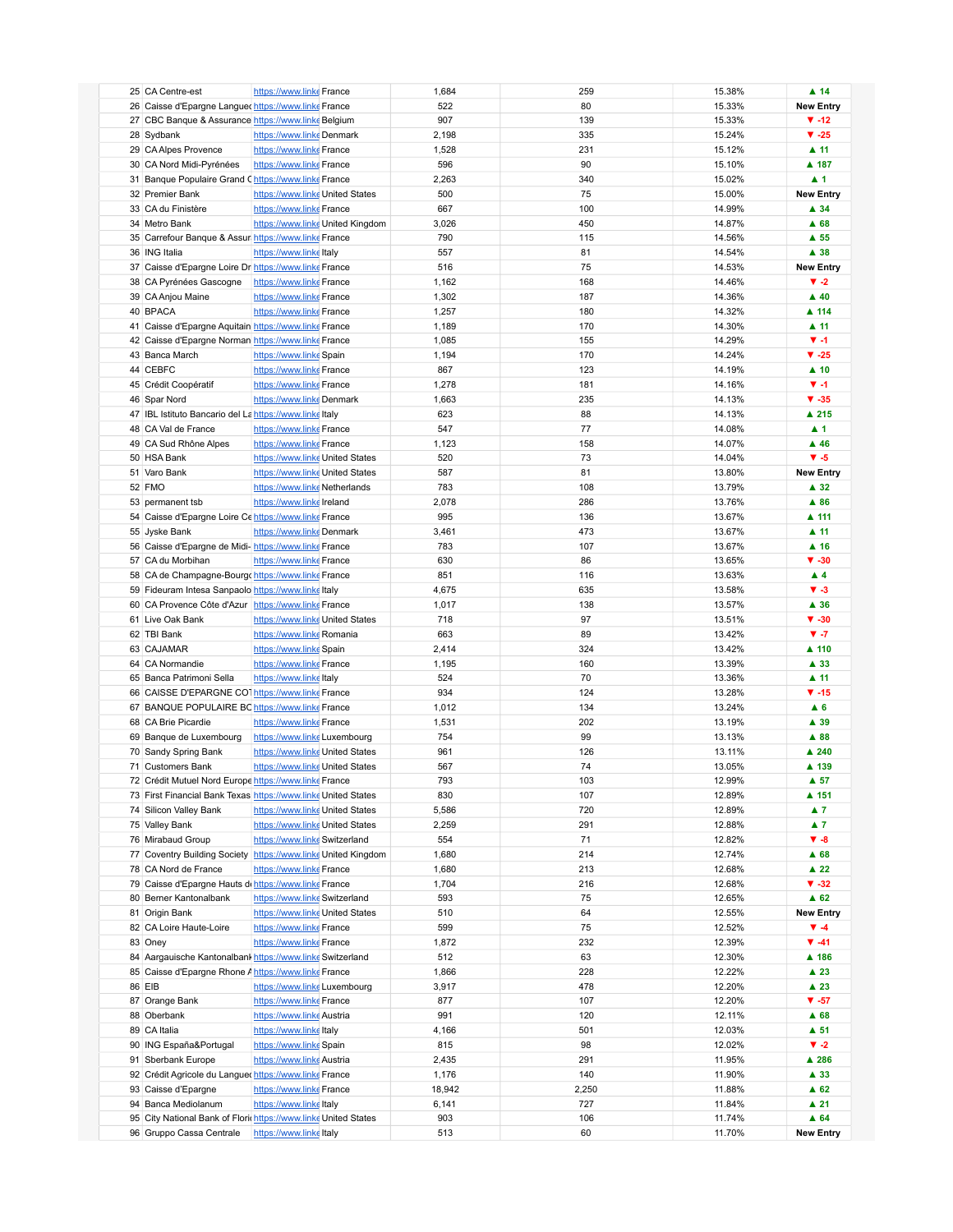| 97 CA Franche-Comté                                             | https://www.linke France        |                                  | 671    | 78    | 11.62% | ▲ 219                |
|-----------------------------------------------------------------|---------------------------------|----------------------------------|--------|-------|--------|----------------------|
| 98 Banque Populaire Val de Fhttps://www.linke France            |                                 |                                  | 1,291  | 150   | 11.62% | $\blacktriangle$ 32  |
|                                                                 |                                 |                                  |        |       |        |                      |
| 99 Migros Bank                                                  | https://www.linke Switzerland   |                                  | 1,245  | 143   | 11.49% | $V - 29$             |
| 100 Banca Generali                                              | https://www.linke Italy         |                                  | 2,584  | 295   | 11.42% | $\blacktriangle$ 86  |
|                                                                 |                                 |                                  |        |       |        |                      |
| 101 de Volksbank                                                | https://www.linke Netherlands   |                                  | 4,375  | 499   | 11.41% | $\blacktriangle$ 22  |
| 102 Santander Bank                                              | https://www.linke United States |                                  | 11,587 | 1,301 | 11.23% | ▲ 97                 |
|                                                                 |                                 |                                  |        |       |        |                      |
| 103 Starling Bank                                               |                                 | https://www.linke United Kingdom | 1,144  | 128   | 11.19% | $\Psi - 82$          |
| 104 Ibercaja                                                    | https://www.linke Spain         |                                  | 2,467  | 276   | 11.19% | $\Psi - 10$          |
| 105 AmeriFirst Financial                                        | https://www.linke United States |                                  | 639    | 71    | 11.11% | ▲ 114                |
|                                                                 |                                 |                                  |        |       |        |                      |
| 106 Arbejdernes Landsbank                                       | https://www.linke Denmark       |                                  | 1,018  | 113   | 11.10% | $\Psi - 42$          |
| 107 UW Credit Union                                             | https://www.linke United States |                                  | 650    | 72    | 11.08% | $\Psi - 22$          |
|                                                                 |                                 |                                  |        |       |        |                      |
| 108 Caisse d'Epargne Ile-de-Fi https://www.linkerFrance         |                                 |                                  | 2,820  | 312   | 11.06% | $\Psi - 4$           |
| 109 Crédit Mutuel                                               | https://www.linke France        |                                  | 11,172 | 1,234 | 11.05% | ▲ 102                |
|                                                                 |                                 |                                  |        |       |        |                      |
| 110 Basler Kantonalbank                                         | https://www.linke Switzerland   |                                  | 655    | 72    | 10.99% | A9                   |
| 111 Greater Bank                                                | https://www.linke Australia     |                                  | 675    | 74    | 10.96% | ▲ 191                |
|                                                                 |                                 |                                  |        |       |        |                      |
| 112 HAUCK AUFHÄUSER LAI https://www.linke Germany               |                                 |                                  | 706    | 77    | 10.91% | <b>New Entry</b>     |
| 113 Aldermore Bank                                              |                                 | https://www.linke United Kingdom | 1,300  | 141   | 10.85% | $\Psi - 60$          |
| 114 Camden National Bank                                        | https://www.linke United States |                                  | 555    | 60    | 10.81% | $V - 56$             |
|                                                                 |                                 |                                  |        |       |        |                      |
| 115 St. Galler Kantonalbank                                     | https://www.linke Switzerland   |                                  | 648    | 70    | 10.80% | $\Psi - 56$          |
| 116 Veritex Community Bank                                      | https://www.linke United States |                                  | 547    | 59    | 10.79% | $\blacktriangle$ 10  |
|                                                                 |                                 |                                  |        |       |        |                      |
| 117 Seacoast Bank                                               | https://www.linke United States |                                  | 1,039  | 112   | 10.78% | $\blacktriangle$ 36  |
| 118 CEPAL                                                       | https://www.linke France        |                                  | 727    | 78    | 10.73% | ▲ 249                |
|                                                                 |                                 |                                  |        |       |        |                      |
| 119 Stock Yards Bank & Trust https://www.linke United States    |                                 |                                  | 606    | 65    | 10.73% | ▲ 107                |
| 120 Credem Banca                                                | https://www.linke Italy         |                                  | 4,569  | 490   | 10.72% | ▲ 108                |
|                                                                 |                                 |                                  |        |       |        |                      |
| 121 Busey                                                       | https://www.linke United States |                                  | 1,063  | 114   | 10.72% | ▲ 243                |
| 122 CA Consumer Finance                                         | https://www.linke France        |                                  | 2,784  | 296   | 10.63% | $\blacktriangle$ 26  |
|                                                                 |                                 |                                  |        |       |        |                      |
| 123 CA des Savoie                                               | https://www.linke France        |                                  | 1,276  | 135   | 10.58% | A9                   |
| 124 CA Centre France                                            | https://www.linke France        |                                  | 1,082  | 114   | 10.54% | $\blacktriangle$ 13  |
| 125 Crédit Mutuel Arkéa                                         | https://www.linke France        |                                  | 4,542  | 476   | 10.48% | $\blacktriangle$ 10  |
|                                                                 |                                 |                                  |        |       |        |                      |
| 126 maib                                                        | https://www.linke Moldova       |                                  | 526    | 55    | 10.46% | <b>New Entry</b>     |
| 127 Raiffeisen Bank Internatior https://www.linke Austria       |                                 |                                  | 3,176  | 332   | 10.45% | $\blacktriangle$ 1   |
|                                                                 |                                 |                                  |        |       |        |                      |
| 128 Federal Reserve Bank of Nhttps://www.linke United States    |                                 |                                  | 883    | 92    | 10.42% | $\blacktriangle$ 162 |
| 129 Truliant Federal Credit Uni https://www.linke United States |                                 |                                  | 528    | 55    | 10.42% | $\blacktriangle$ 2   |
|                                                                 |                                 |                                  |        |       |        |                      |
| 130 Caisse d'Epargne CEPAC https://www.linke France             |                                 |                                  | 1,827  | 189   | 10.34% | ▲ 74                 |
| 131 Banca Ifis                                                  | https://www.linkeltaly          |                                  | 1,763  | 181   | 10.27% | $\blacktriangle$ 78  |
|                                                                 |                                 |                                  |        |       |        |                      |
| 132 Federal Reserve Bank of Chttps://www.linke United States    |                                 |                                  | 1,540  | 158   | 10.26% | ▲ 122                |
| 133 Banque Courtois                                             | https://www.linke France        |                                  | 507    | 52    | 10.26% | $\Psi - 53$          |
| 134 Lombard Odier Group                                         |                                 |                                  |        | 268   |        | $\Psi - 74$          |
|                                                                 | https://www.linke Switzerland   |                                  | 2,640  |       | 10.15% |                      |
| 135 Sunflower Bank                                              | https://www.linke United States |                                  | 594    | 60    | 10.10% | ▲ 106                |
| 136 VyStar Credit Union                                         | https://www.linke United States |                                  | 1,297  | 131   | 10.10% | ▲ 89                 |
|                                                                 |                                 |                                  |        |       |        |                      |
| 137 Capital City Bank Group                                     | https://www.linke United States |                                  | 636    | 64    | 10.06% | ▲ 311                |
| 138 Banque Populaire Auvergr https://www.linke France           |                                 |                                  | 2,001  | 201   | 10.04% | ▲ 31                 |
|                                                                 |                                 |                                  |        |       |        |                      |
| 139 BNP Paribas Leasing Solu https://www.linke France           |                                 |                                  | 2,726  | 272   | 9.98%  | $V - 33$             |
| 140 Heritage Bank                                               | https://www.linke Australia     |                                  | 732    | 73    | 9.97%  | ▲ 94                 |
|                                                                 |                                 |                                  |        |       |        |                      |
| 141 Bank OZK                                                    | https://www.linke United States |                                  | 2,086  | 208   | 9.97%  | ▲ 98                 |
| 142 ABN AMRO MeesPierson https://www.linke Netherlands          |                                 |                                  | 2,414  | 240   | 9.94%  | $\Psi - 79$          |
| 143 VP Bank                                                     | https://www.linke Lithuania     |                                  | 785    | 78    | 9.94%  | $\blacktriangle$ 23  |
|                                                                 |                                 |                                  |        |       |        |                      |
| 144 Helaba                                                      | https://www.linke Germany       |                                  | 990    | 98    | 9.90%  | $\blacktriangle$ 93  |
| 145 SpareBank 1 SR-Bank                                         | https://www.linke Norway        |                                  | 869    | 86    | 9.90%  | $A$ 69               |
|                                                                 |                                 |                                  |        |       |        |                      |
| 146 ING France                                                  | https://www.linke France        |                                  | 516    | 51    | 9.88%  | $\Psi - 45$          |
| 147 WesBanco                                                    | https://www.linke United States |                                  | 1,438  | 142   | 9.87%  | ▲ 185                |
|                                                                 |                                 |                                  |        |       |        |                      |
| 148 Sparebanken Vest                                            | https://www.linke Norway        |                                  | 660    | 65    | 9.85%  | $V - 21$             |
| 149 Bausparkasse Schwäbisch https://www.linke Germany           |                                 |                                  | 1,219  | 120   | 9.84%  | ▲ 406                |
| 150 Santander España                                            | https://www.linke Spain         |                                  |        | 107   |        |                      |
|                                                                 |                                 |                                  | 1,090  |       | 9.82%  | $\Psi - 38$          |
| 151 LBBW                                                        | https://www.linke Germany       |                                  | 3,302  | 324   | 9.81%  | $\blacktriangle$ 31  |
| 152 BMO Wealth Management https://www.linke International       |                                 |                                  | 704    | 69    | 9.80%  | A64                  |
|                                                                 |                                 |                                  |        |       |        |                      |
| 153 KBC Shared Services & Di https://www.linke Czech Republic   |                                 |                                  | 819    | 80    | 9.77%  | $\Psi - 48$          |
| 154 Fulton Bank                                                 | https://www.linke United States |                                  | 1,546  | 151   | 9.77%  | ▲ 138                |
|                                                                 |                                 |                                  |        |       |        |                      |
| 155 CA d'Ile-de-France                                          | https://www.linke France        |                                  | 2,463  | 240   | 9.74%  | ▲ 34                 |
| 156 Canadian Western Bank                                       | https://www.linke Canada        |                                  | 1,848  | 180   | 9.74%  | $\blacktriangle$ 41  |
| 157 Members 1st Federal Cred https://www.linke United States    |                                 |                                  |        |       |        |                      |
|                                                                 |                                 |                                  | 751    | 73    | 9.72%  | $\blacktriangle$ 14  |
| 158 Texas Capital Bank                                          | https://www.linke United States |                                  | 1,781  | 173   | 9.71%  | $\Psi - 48$          |
| 159 Desjardins                                                  | https://www.linke Canada        |                                  | 36,180 | 3,500 | 9.67%  | $V - 7$              |
|                                                                 |                                 |                                  |        |       |        |                      |
| 160 Laurentian Bank                                             | https://www.linke Canada        |                                  | 3,160  | 304   | 9.62%  | $\blacktriangle$ 38  |
| 161 Julius Baer                                                 | https://www.linke Switzerland   |                                  | 5,685  | 546   | 9.60%  | ▲ 114                |
|                                                                 |                                 |                                  |        |       |        |                      |
| 162 RCI Bank and Services                                       | https://www.linke France        |                                  | 3,133  | 300   | 9.58%  | $\Psi - 29$          |
| 163 Banque Populaire Occitan https://www.linke France           |                                 |                                  | 1,003  | 96    | 9.57%  | $V - 5$              |
|                                                                 |                                 |                                  |        |       |        |                      |
| 164 National Bank of Canada                                     | https://www.linke Canada        |                                  | 14,784 | 1,410 | 9.54%  | $\blacktriangle$ 19  |
| 165 La Banque Postale                                           | https://www.linke France        |                                  | 16,808 | 1,600 | 9.52%  | $\blacktriangle$ 22  |
| 166 Sberbank CZ                                                 |                                 | https://www.linke Czech Republic | 580    | 55    | 9.48%  | ▲ 246                |
|                                                                 |                                 |                                  |        |       |        |                      |
| 167 CheBanca!                                                   | https://www.linkeltaly          |                                  | 1,562  | 148   | 9.48%  | $\Psi - 18$          |
| 168 WiZink                                                      | https://www.linke Spain         |                                  | 539    | 51    | 9.46%  | $\blacktriangle$ 22  |
|                                                                 |                                 |                                  |        |       |        |                      |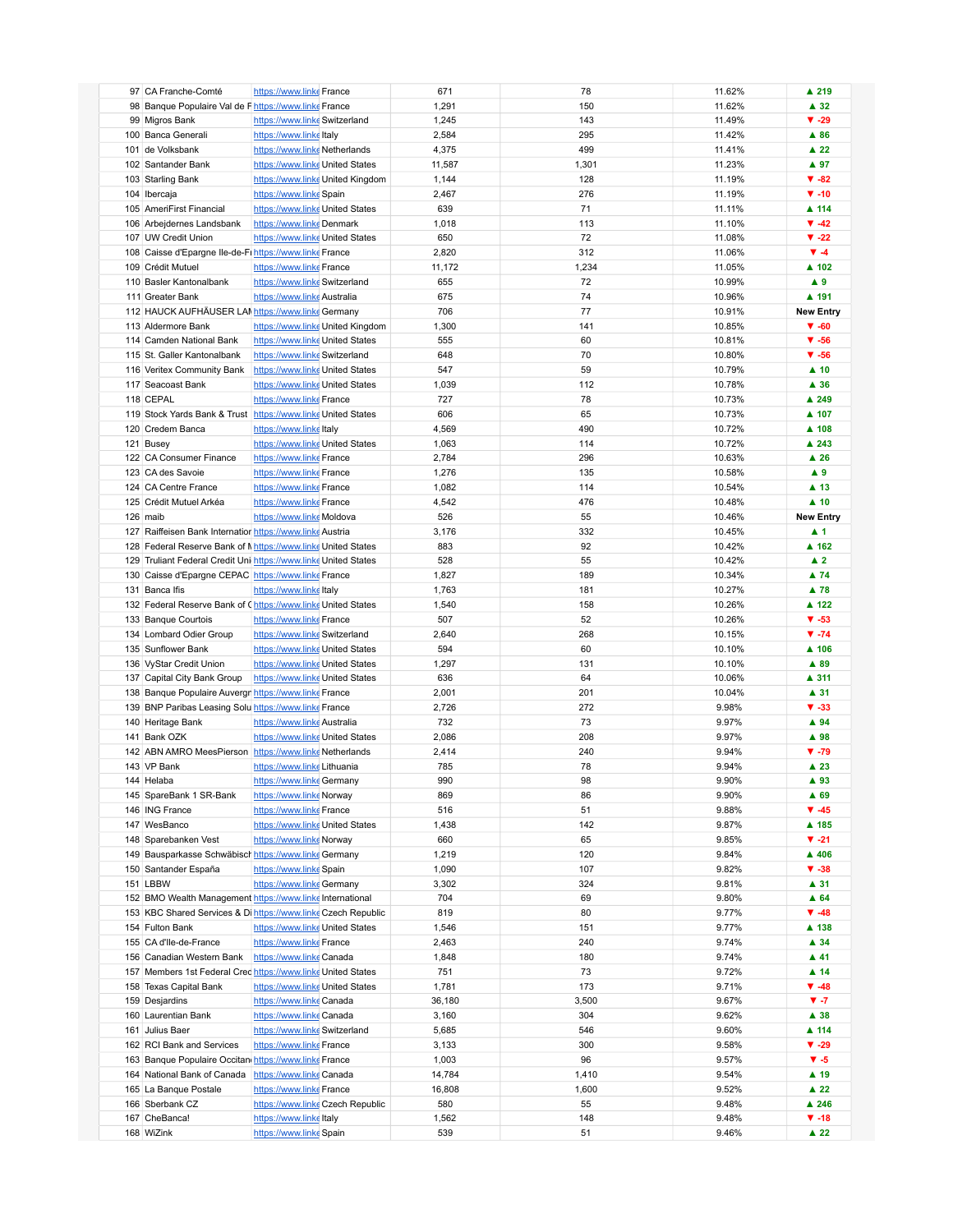| 169 European Central Bank                                      | https://www.linke Germany                                  |                                    | 4,093          | 387   | 9.46%          | $\blacktriangle$ 54      |
|----------------------------------------------------------------|------------------------------------------------------------|------------------------------------|----------------|-------|----------------|--------------------------|
|                                                                |                                                            |                                    |                |       |                |                          |
| 170 Raiffeisen Bank Albania                                    | https://www.linke Albania                                  |                                    | 878            | 83    | 9.45%          | ▲ 33                     |
| 171 BLKB                                                       | https://www.linke Switzerland                              |                                    | 625            | 59    | 9.44%          | $\Psi - 88$              |
|                                                                |                                                            |                                    |                |       |                |                          |
| 172 WaFd Bank                                                  | https://www.linke United States                            |                                    | 766            | 72    | 9.40%          | $\Psi - 54$              |
| 173 Axos Bank                                                  | https://www.linke United States                            |                                    | 899            | 84    | 9.34%          | $\blacktriangle$ 72      |
| 174 Argenta                                                    | https://www.linke Belgium                                  |                                    | 2,023          | 189   | 9.34%          | $\Psi - 10$              |
|                                                                |                                                            |                                    |                |       |                |                          |
| 175 Société Marseillaise de Cri https://www.linke France       |                                                            |                                    | 1,049          | 98    | 9.34%          | <b>New Entry</b>         |
| 176 Ukrsibbank                                                 | https://www.linke Ukraine                                  |                                    | 1,104          | 103   | 9.33%          | ▲ 363                    |
|                                                                |                                                            |                                    |                |       |                |                          |
| 177 Crédit Mutuel Océan                                        | https://www.linke France                                   |                                    | 687            | 64    | 9.32%          | $V - 143$                |
| 178 Sella                                                      | https://www.linkeltaly                                     |                                    | 3,190          | 295   | 9.25%          | $\blacktriangle$ 18      |
| 179 The Bancorp                                                | https://www.linke United States                            |                                    | 663            | 61    | 9.20%          | $\blacktriangle$ 15      |
|                                                                |                                                            |                                    |                |       |                |                          |
| 180 Libra Internet Bank                                        | https://www.linke Romania                                  |                                    | 873            | 80    | 9.16%          | $\blacktriangle$ 42      |
| 181 Banque de France                                           | https://www.linke France                                   |                                    | 6,493          | 593   | 9.13%          | $\blacktriangle$ 77      |
| 182 CNB Bank                                                   | https://www.linke United States                            |                                    | 550            | 50    | 9.09%          | $\Psi - 89$              |
|                                                                |                                                            |                                    |                |       |                |                          |
| 183 First Commonwealth Bank https://www.linke United States    |                                                            |                                    | 1,135          | 103   | 9.07%          | $\blacktriangle$ 48      |
| 184 Crelan                                                     | https://www.linke Belgium                                  |                                    | 889            | 80    | 9.00%          | $\blacktriangle$ 206     |
|                                                                |                                                            |                                    |                |       |                |                          |
| 185 Federal Reserve Bank of I https://www.linke United States  |                                                            |                                    | 1,113          | 100   | 8.98%          | $V - 71$                 |
| 186 BRED Banque Populaire https://www.linke France             |                                                            |                                    | 3,330          | 298   | 8.95%          | $V - 8$                  |
| 187 Swissquote                                                 | https://www.linke Switzerland                              |                                    | 942            | 84    | 8.92%          | ▲ 79                     |
|                                                                |                                                            |                                    |                |       |                |                          |
| 188 Federal Reserve Bank of Fhttps://www.linke United States   |                                                            |                                    | 1,603          | 142   | 8.86%          | $\Psi - 54$              |
| 189 Meridian Credit Union                                      | https://www.linke Canada                                   |                                    | 1,549          | 137   | 8.84%          | $\Psi - 65$              |
|                                                                |                                                            |                                    |                |       |                |                          |
| 190 Ikano Bank                                                 | https://www.linke Sweden                                   |                                    | 1,023          | 90    | 8.80%          | $\blacktriangledown$ -54 |
| 191 Raiffeisen BANK                                            |                                                            | https://www.linke Bosnia and Herze | 570            | 50    | 8.77%          | $V - 21$                 |
| 192 Horizon Bank                                               |                                                            |                                    | 594            | 52    | 8.75%          | $\blacktriangle$ 38      |
|                                                                | https://www.linke United States                            |                                    |                |       |                |                          |
| 193 CIC Ouest                                                  | https://www.linke France                                   |                                    | 732            | 64    | 8.74%          | $V - 165$                |
| 194 Handelsbanken                                              | https://www.linke Sweden                                   |                                    | 11,999         | 1,045 | 8.71%          | $\Psi - 17$              |
|                                                                |                                                            |                                    |                |       |                |                          |
| 195 NEUFLIZE                                                   | https://www.linke France                                   |                                    | 634            | 55    | 8.68%          | $\Psi - 138$             |
| 196 Rabobank                                                   | https://www.linke Netherlands                              |                                    | 40,491         | 3,500 | 8.64%          | $V - 55$                 |
|                                                                |                                                            |                                    |                |       |                |                          |
| 197 BNP Paribas Wealth Mana https://www.linke France           |                                                            |                                    | 1,968          | 170   | 8.64%          | A9                       |
| 198 Flagstar Bank                                              | https://www.linke United States                            |                                    | 4,539          | 392   | 8.64%          | $\blacktriangle$ 7       |
| 199 Bank Ochrony Środowiska https://www.linke Poland           |                                                            |                                    | 579            | 50    | 8.64%          | ▲ 119                    |
|                                                                |                                                            |                                    |                |       |                |                          |
| 200 Iccrea Banca                                               | https://www.linkeltaly                                     |                                    | 1,112          | 96    | 8.63%          | $\blacktriangle$ 59      |
| 201 Enterprise Bank & Trust                                    | https://www.linke United States                            |                                    | 892            | 77    | 8.63%          | $V - 25$                 |
|                                                                |                                                            |                                    | 1,368          | 118   | 8.63%          | ▲ 137                    |
| 202 WSFS Bank                                                  | https://www.linke United States                            |                                    |                |       |                |                          |
| 203 Zürcher Kantonalbank                                       | https://www.linke Switzerland                              |                                    | 3,750          | 322   | 8.59%          | $\blacktriangle$ 15      |
| 204 Volksbank                                                  | https://www.linkeltaly                                     |                                    | 595            | 51    | 8.57%          | ▲ 107                    |
|                                                                |                                                            |                                    |                |       |                |                          |
| 205 LABORAL Kutxa                                              | https://www.linke Spain                                    |                                    | 1,150          | 97    | 8.43%          | ▲ 220                    |
| 206 LGT                                                        | https://www.linke Lithuania                                |                                    | 1,662          | 140   | 8.42%          | $\Psi - 13$              |
| 207 Bremer Bank                                                |                                                            |                                    | 1,426          | 120   | 8.42%          | ▲ 219                    |
|                                                                | https://www.linke United States                            |                                    |                |       |                |                          |
| 208 Valiant Bank                                               | https://www.linke Switzerland                              |                                    | 822            | 69    | 8.39%          | $\Psi - 64$              |
| 209 Indymac Bank                                               | https://www.linke United States                            |                                    | 1,434          | 120   | 8.37%          | ▲ 460                    |
|                                                                |                                                            |                                    |                |       |                |                          |
| 210 BCV                                                        | https://www.linke Switzerland                              |                                    | 1,735          | 145   | 8.36%          | ▲ 38                     |
| 211 Alior Bank                                                 | https://www.linke Poland                                   |                                    | 4,243          | 354   | 8.34%          | ▲ 386                    |
| 212 Raiffeisenlandesbank Wier https://www.linke Austria        |                                                            |                                    | 519            | 43    | 8.29%          | $\blacktriangle$ 30      |
|                                                                |                                                            |                                    |                |       |                |                          |
| 213 BPER Banca                                                 | https://www.linkeltaly                                     |                                    | 5,702          | 468   | 8.21%          | $\blacktriangle$ 76      |
| 214 DKB                                                        | https://www.linke Germany                                  |                                    | 1,682          | 138   | 8.20%          | $\blacktriangle$ 53      |
|                                                                |                                                            |                                    |                |       |                |                          |
| 215 BankPlus                                                   | https://www.linke United States                            |                                    | 611            | 50    | 8.18%          | ▲ 371                    |
| 216 BIS                                                        | https://www.linke Switzerland                              |                                    | 1,198          | 98    | 8.18%          | $\Psi - 37$              |
| 217 BECU                                                       |                                                            |                                    |                | 176   | 8.18%          | $\Psi - 37$              |
|                                                                | https://www.linke United States                            |                                    | 2,152          |       |                |                          |
| 218 Pinnacle Financial Partner https://www.linke United States |                                                            |                                    | 2,097          | 171   | 8.15%          | $A$ 67                   |
| 219 Deutsche Bank Italia                                       | https://www.linkeltaly                                     |                                    | 1,868          | 151   | 8.08%          | $\Psi - 68$              |
|                                                                |                                                            |                                    |                |       |                |                          |
| 220 Dollar Bank                                                | https://www.linke United States                            |                                    | 1,078          | 87    | 8.07%          | ▲ 66                     |
| 221 Raiffeisen Bank Ukraine                                    | https://www.linke Ukraine                                  |                                    | 1,425          | 115   | 8.07%          | ▲ 309                    |
| 222 Investors Bank                                             | https://www.linke United States                            |                                    | 1,837          | 148   | 8.06%          | $\Psi - 41$              |
|                                                                |                                                            |                                    |                |       |                |                          |
| 223 Berkshire Bank                                             | https://www.linke United States                            |                                    | 1,071          | 86    | 8.03%          | $\blacktriangle$ 41      |
|                                                                |                                                            |                                    | 1,938          |       | 7.95%          | $\blacktriangle$ 32      |
| 224 UBP                                                        | https://www.linke Switzerland                              |                                    |                | 154   |                |                          |
|                                                                |                                                            |                                    |                |       |                |                          |
| 225 First Republic Bank                                        | https://www.linke United States                            |                                    | 6,028          | 479   | 7.95%          | $\blacktriangle$ 43      |
| <b>226 LCL</b>                                                 | https://www.linke France                                   |                                    | 14,114         | 1,120 | 7.94%          | $\blacktriangle$ 27      |
|                                                                |                                                            |                                    |                |       |                |                          |
| 227 s IT Solutions                                             | https://www.linke Austria                                  |                                    | 890            | 70    | 7.87%          | ▲ 427                    |
| 228 Aareal Bank                                                | https://www.linke Germany                                  |                                    | 534            | 42    | 7.87%          | $\blacktriangle$ 15      |
|                                                                |                                                            |                                    |                |       |                |                          |
| 229 BKT                                                        | https://www.linke Albania                                  |                                    | 891            | 70    | 7.86%          | $\triangle$ 64           |
| 230 Nicolet National Bank                                      | https://www.linke United States                            |                                    | 522            | 41    | 7.85%          | <b>New Entry</b>         |
| 231 RBC                                                        | https://www.linke Canada                                   |                                    | 82,906         | 6,500 | 7.84%          | $\Psi - 43$              |
|                                                                |                                                            |                                    |                |       |                |                          |
| 232 Resurs Bank                                                | https://www.linke Sweden                                   |                                    | 640            | 50    | 7.81%          | $V - 197$                |
| 233 CoBank                                                     | https://www.linke United States                            |                                    | 1,204          | 94    | 7.81%          | $\blacktriangle$ 58      |
|                                                                |                                                            |                                    |                |       |                |                          |
| 234 Unicaja Banco                                              | https://www.linke Spain                                    |                                    | 1,925          | 150   | 7.79%          | $A$ 61                   |
| 235 Banque Populaire Rives de https://www.linke France         |                                                            |                                    | 1,506          | 117   | 7.77%          | $V - 6$                  |
| 236 Komercijalna banka Beogr https://www.linke Serbia          |                                                            |                                    | 827            | 64    | 7.74%          | ▲ 242                    |
|                                                                |                                                            |                                    |                |       |                |                          |
| 237 ATB Financial                                              | https://www.linke Canada                                   |                                    | 5,282          | 408   | 7.72%          | $\blacktriangle$ 7       |
| 238 ABANCA                                                     | https://www.linke Spain                                    |                                    | 2,630          | 203   | 7.72%          | $\blacktriangle$ 23      |
|                                                                |                                                            |                                    |                | 240   |                |                          |
| 239 Raiffeisen Switzerland<br>240 Berenberg                    | https://www.linke Switzerland<br>https://www.linke Germany |                                    | 3,111<br>1,387 | 107   | 7.71%<br>7.71% | $V - 123$<br>$\Psi - 97$ |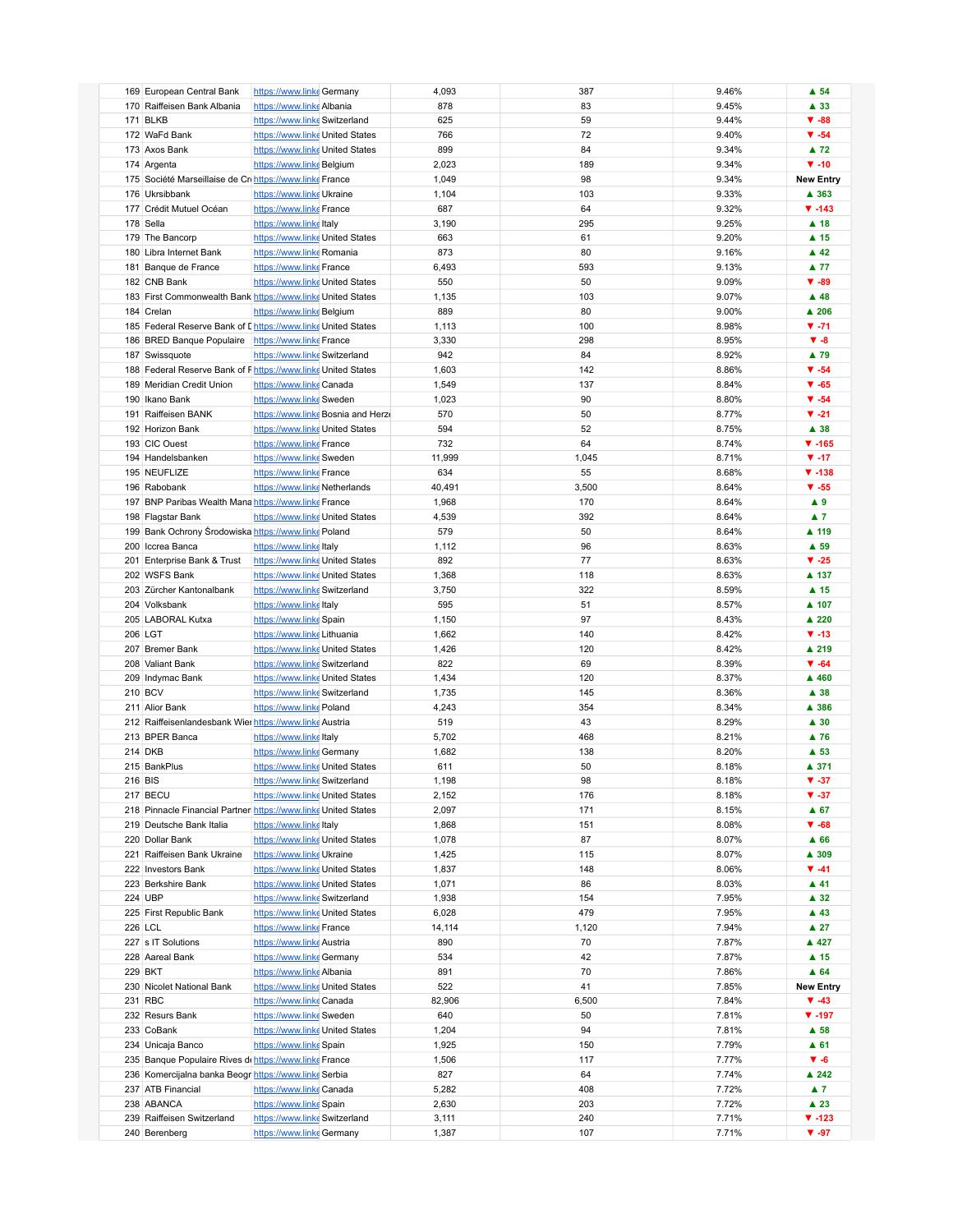| 241 Santander UK                                           | https://www.linke United Kingdom | 10,334  | 794   | 7.68% | $\blacktriangle$ 46  |
|------------------------------------------------------------|----------------------------------|---------|-------|-------|----------------------|
| 242 Piraeus Bank                                           | https://www.linke Greece         | 5,470   | 420   | 7.68% | ▲ 292                |
| 243 First Citizens Bank                                    | https://www.linke United States  | 6,925   | 530   | 7.65% | $\blacktriangle$ 104 |
| 244 Banque Palatine                                        | https://www.linke France         | 1,152   | 88    | 7.64% | $\Psi - 97$          |
|                                                            |                                  |         | 236   | 7.59% | ▲ 406                |
| 245 Banco Popolare                                         | https://www.linke Italy          | 3,110   |       |       |                      |
| 246 Salem Five Bank                                        | https://www.linke United States  | 580     | 44    | 7.59% | ▲ 81                 |
| 247 SouthState Bank                                        | https://www.linke United States  | 3,092   | 234   | 7.57% | ▲ 113                |
| 248 FAIRWINDS Credit Union https://www.linke United States |                                  | 542     | 41    | 7.56% | ▲ 149                |
| 249 Indosuez Wealth Managen https://www.linke France       |                                  | 2,172   | 164   | 7.55% | $\Psi - 88$          |
| 250 NatWest Group                                          | https://www.linke United Kingdom | 29,171  | 2,201 | 7.55% | $\Psi - 10$          |
| 251 Virginia Credit Union                                  | https://www.linke United States  | 610     | 46    | 7.54% | $A$ 61               |
|                                                            |                                  |         |       |       |                      |
| 252 Nordea                                                 | https://www.linke Finland        | 28,124  | 2,102 | 7.47% | $\blacktriangle$ 24  |
| 253 Barclays UK                                            | https://www.linke United Kingdom | 6,816   | 509   | 7.47% | $\blacktriangle$ 47  |
| 254 Monzo Bank                                             | https://www.linke United Kingdom | 1,608   | 120   | 7.46% | $V - 250$            |
| 255 Banco Desio                                            | https://www.linkeltaly           | 819     | 61    | 7.45% | $\blacktriangle$ 43  |
| 256 ING Poland                                             | https://www.linke Poland         | 2,746   | 204   | 7.43% | $\blacktriangle$ 24  |
| 257 Dime Community Bank                                    | https://www.linke United States  | 540     | 40    | 7.41% | $\Psi - 45$          |
| 258 Eika                                                   |                                  | 540     | 40    | 7.41% | $V - 26$             |
|                                                            | https://www.linke Norway         |         |       |       |                      |
| 259 Luzerner Kantonalbank                                  | https://www.linke Switzerland    | 650     | 48    | 7.38% | $\blacktriangle$ 25  |
| 260 Bank of Valletta                                       | https://www.linke Malta          | 1,031   | 76    | 7.37% | <b>New Entry</b>     |
| 261 Deutsche Apotheker                                     | https://www.linke Germany        | 788     | 58    | 7.36% | ▲ 108                |
| 262 Banco de Portugal                                      | https://www.linke Portugal       | 1,563   | 115   | 7.36% | $\blacktriangle$ 92  |
| 263 Alfa-Bank Ukraine                                      | https://www.linke Ukraine        | 721     | 53    | 7.35% | ▲ 302                |
| 264 Rockland Trust                                         | https://www.linke United States  | 1,322   | 97    | 7.34% | $V - 37$             |
|                                                            |                                  |         |       |       |                      |
| 265 Liberbank                                              | https://www.linke Spain          | 1,228   | 90    | 7.33% | ▲ 204                |
| 266 Midland States Bank                                    | https://www.linke United States  | 656     | 48    | 7.32% | $\blacktriangle$ 13  |
| 267 Caja Rural de Navarra                                  | https://www.linke Spain          | 687     | 50    | 7.28% | ▲ 255                |
| 268 BNP Paribas Bank Polska https://www.linke Poland       |                                  | 3,349   | 243   | 7.26% | ▲ 128                |
| 269 BNL BNP Paribas                                        | https://www.linke Italy          | 7,666   | 556   | 7.25% | $\blacktriangle$ 44  |
|                                                            |                                  |         |       |       | ▲ 87                 |
| 270 United Community Bank                                  | https://www.linke United States  | 1,724   | 125   | 7.25% |                      |
| 271 Raiffeisenlandesbank Obe https://www.linke Austria     |                                  | 512     | 37    | 7.23% | <b>New Entry</b>     |
| 272 Millennium bcp                                         | https://www.linke Portugal       | 4,152   | 300   | 7.23% | ▲ 260                |
| 273 Air Bank                                               | https://www.linke Czech Republic | 611     | 44    | 7.20% | ▲ 302                |
| 274 National Bank of Belgium https://www.linke Belgium     |                                  | 1,545   | 111   | 7.18% | $\triangle$ 52       |
| 275 Ent Credit Union                                       | https://www.linke United States  | 794     | 57    | 7.18% | ▲ 136                |
|                                                            |                                  |         | 164   |       | ▲ 207                |
| 276 Pacific Western Bank                                   | https://www.linke United States  | 2,302   |       | 7.12% |                      |
| 277 Citizens                                               | https://www.linke United States  | 17,322  | 1,234 | 7.12% | $\blacktriangle$ 76  |
| 278 Raiffeisenbank Bulgaria                                | https://www.linke Bulgaria       | 1,236   | 88    | 7.12% | ▲ 81                 |
| 279 Intesa Sanpaolo Private B: https://www.linkeltaly      |                                  | 871     | 62    | 7.12% | ▲ 87                 |
| 280 Central Bank of Ireland                                | https://www.linkelreland         | 1,745   | 124   | 7.11% | ▲ 95                 |
| 281 BOK Financial                                          | https://www.linke United States  | 5,328   | 378   | 7.09% | $\blacktriangle$ 2   |
| 282 UniCredit Bank Serbia                                  | https://www.linke Serbia         | 719     | 51    | 7.09% | ▲ 172                |
|                                                            |                                  |         |       |       |                      |
| 283 MUFG Union Bank                                        | https://www.linke United States  | 708     | 50    | 7.06% | $\Psi - 50$          |
| 284 First Financial Bank                                   | https://www.linke United States  | 2,026   | 143   | 7.06% | $\blacktriangle$ 40  |
| 285 Old National Bank                                      | https://www.linke United States  | 2,645   | 186   | 7.03% | ▲ 95                 |
| 286 CACEIS                                                 | https://www.linke France         | 4,598   | 321   | 6.98% | ▲ 96                 |
| 287 Stopanska banka                                        | https://www.linke Macedonia      | 545     | 38    | 6.97% | $\blacktriangle$ 200 |
| 288 Barclays Corporate                                     | https://www.linke United Kingdom | 1,767   | 123   | 6.96% | $\Psi - 103$         |
|                                                            |                                  |         |       |       |                      |
| 289 Bank of Ireland                                        | https://www.linkelreland         | 9,712   | 676   | 6.96% | $\blacktriangle$ 67  |
| 290 Teachers Credit Union                                  | https://www.linke United States  | 562     | 39    | 6.94% | ▲ 133                |
| 291 Sparkasse KölnBonn                                     | https://www.linke Germany        | 535     | 37    | 6.92% | ▲ 288                |
| 292 Citadele banka                                         | https://www.linke Latvia         | 653     | 45    | 6.89% | ▲ 151                |
| 293 Zagrebačka banka                                       | https://www.linke Croatia        | 1,891   | 130   | 6.87% | ▲ 275                |
| 294 ING                                                    | https://www.linke Netherlands    | 65,494  | 4,500 | 6.87% | $\blacktriangle$ 77  |
| 295 HypoVereinsbank                                        |                                  |         | 330   | 6.87% | $\Psi - 59$          |
|                                                            | https://www.linke Germany        | 4,806   |       |       |                      |
| 296 Caisse d'Epargne Bretagn https://www.linke France      |                                  | 1,924   | 132   | 6.86% | $\Psi - 209$         |
| 297 National Bank of Ukraine                               | https://www.linke Ukraine        | 717     | 49    | 6.83% | $\triangle$ 224      |
| 298 Addiko Bank                                            | https://www.linkelnternational   | 1,465   | 100   | 6.83% | <b>New Entry</b>     |
| 299 Simmons Bank                                           | https://www.linke United States  | 2,443   | 166   | 6.79% | $V - 131$            |
| 300 United Bulgarian Bank                                  | https://www.linke Bulgaria       | 797     | 54    | 6.78% | $\blacktriangle$ 3   |
| 301 Middlesex Savings Bank                                 | https://www.linke United States  | 502     | 34    | 6.77% | <b>New Entry</b>     |
|                                                            |                                  |         |       |       |                      |
| 302 Summit Credit Union                                    | https://www.linke United States  | 534     | 36    | 6.74% | ▲ 114                |
| 303 Golden 1 Credit Union                                  | https://www.linke United States  | 1,247   | 84    | 6.74% | $\triangle$ 67       |
| 304 BCGE                                                   | https://www.linke Switzerland    | 728     | 49    | 6.73% | $\blacktriangle$ 103 |
| 305 Raiffeisen Bank Hungary                                | https://www.linke Hungary        | 1,208   | 81    | 6.71% | ▲ 175                |
| 306 Banco Santander                                        | https://www.linke Spain          | 126,844 | 8,500 | 6.70% | $\Psi - 68$          |
| 307 Bank of England                                        | https://www.linke United Kingdom | 4,424   | 296   | 6.69% | $\blacktriangle$ 34  |
|                                                            |                                  |         |       |       |                      |
| 308 CIBC                                                   | https://www.linke Canada         | 37,399  | 2,500 | 6.68% | $V - 39$             |
| 309 Metro Bank                                             | https://www.linke United States  | 1,454   | 97    | 6.67% | ▲ 344                |
| 310 1st Source Bank                                        | https://www.linke United States  | 980     | 65    | 6.63% | $\blacktriangle$ 128 |
| 311 Cetelem                                                | https://www.linke France         | 2,343   | 155   | 6.62% | $\P$ -144            |
| 312 Bank Pekao                                             | https://www.linke Poland         | 4,038   | 267   | 6.61% | ▲ 193                |
|                                                            |                                  |         |       |       |                      |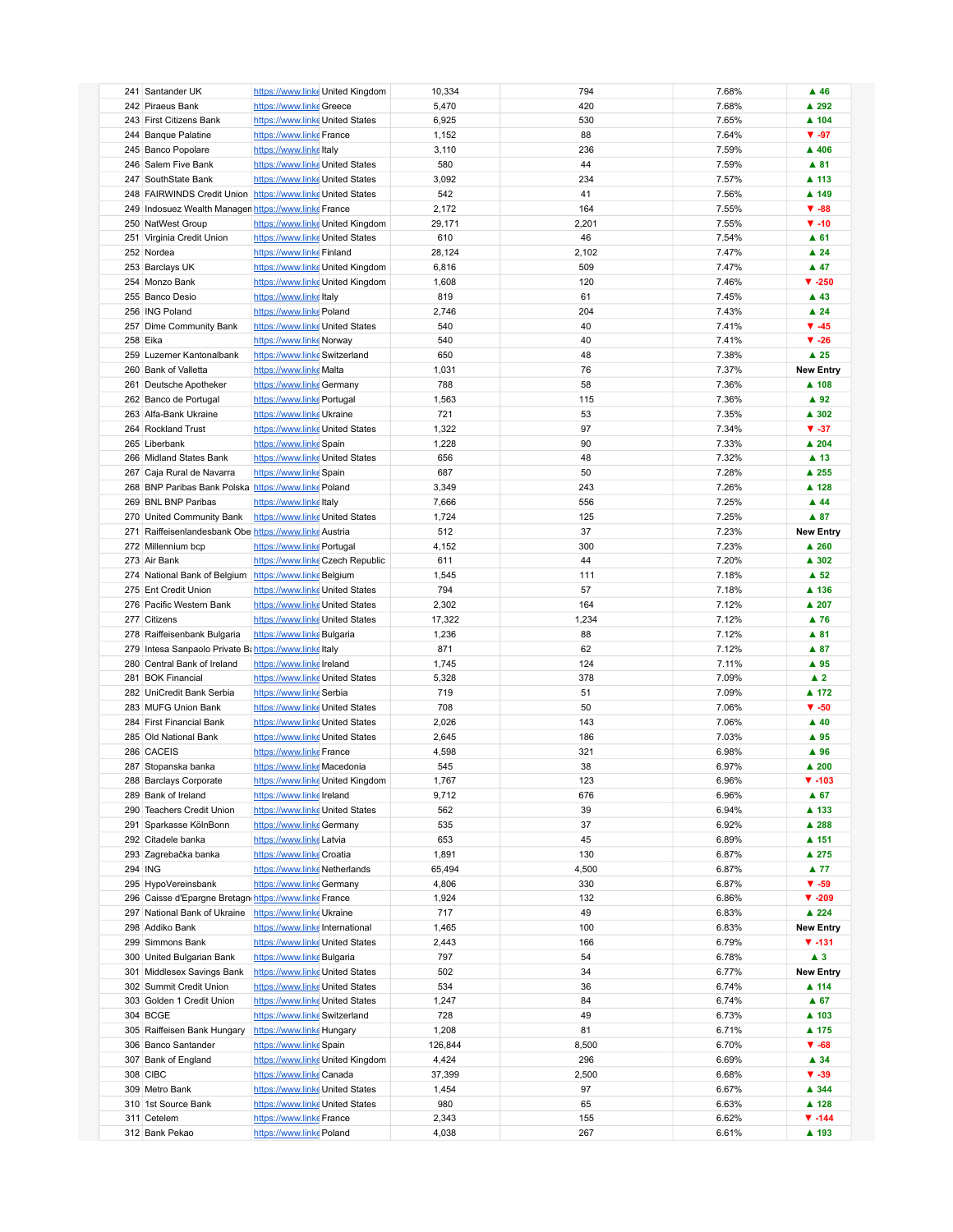| 313 Western Alliance Bank                                                                                          | https://www.linke United States |                                  | 2,921          | 193    | 6.61%          | $\blacktriangle$ 22      |
|--------------------------------------------------------------------------------------------------------------------|---------------------------------|----------------------------------|----------------|--------|----------------|--------------------------|
| 314 Newcastle Permanent                                                                                            | https://www.linke Australia     |                                  | 848            | 56     | 6.60%          | $\Psi - 113$             |
| 315 Renasant Bank                                                                                                  | https://www.linke United States |                                  | 1,534          | 101    | 6.58%          | $\blacktriangle$ 15      |
|                                                                                                                    |                                 |                                  |                |        |                |                          |
| 316 Kay and Associates                                                                                             | https://www.linke United States |                                  | 578            | 38     | 6.57%          | <b>New Entry</b>         |
| 317 Citizens Financial Group                                                                                       | https://www.linkelnternational  |                                  | 1,487          | 97     | 6.52%          | ▲ 138                    |
| 318 Banco Sabadell                                                                                                 | https://www.linke Spain         |                                  | 9,356          | 609    | 6.51%          | $\blacktriangle$ 70      |
| 319 Randolph Brooks Federal Inttps://www.linke United States                                                       |                                 |                                  | 999            | 65     | 6.51%          | ▲ 177                    |
|                                                                                                                    |                                 |                                  |                |        |                |                          |
| 320 Westpac New Zealand                                                                                            | https://www.linke New Zealand   |                                  | 3,520          | 229    | 6.51%          | $\P$ -125                |
| 321 CIC                                                                                                            | https://www.linke France        |                                  | 11,338         | 736    | 6.49%          | $\blacktriangle$ 28      |
|                                                                                                                    |                                 |                                  |                |        |                |                          |
| 322 KfW                                                                                                            | https://www.linke Germany       |                                  | 2,884          | 187    | 6.48%          | ▲ 36                     |
| 323 Pacific Premier Bank                                                                                           | https://www.linke United States |                                  | 1,234          | 80     | 6.48%          | $\blacktriangle$ 55      |
| 324 Atlantic Union Bank                                                                                            | https://www.linke United States |                                  | 1,234          | 80     | 6.48%          | $\Psi - 203$             |
|                                                                                                                    |                                 |                                  |                |        |                |                          |
| 325 Postbank                                                                                                       | https://www.linke Bulgaria      |                                  | 1,158          | 75     | 6.48%          | $V - 37$                 |
| 326 Central 1                                                                                                      | https://www.linke Canada        |                                  | 681            | 44     | 6.46%          | $\blacktriangle$ 7       |
| 327 IBC Bank                                                                                                       | https://www.linke United States |                                  | 1,556          | 100    | 6.43%          | ▲ 303                    |
|                                                                                                                    |                                 |                                  |                |        |                |                          |
| 328 Huntington National Bank https://www.linke United States                                                       |                                 |                                  | 13,973         | 898    | 6.43%          | $\blacktriangle$ 45      |
| 329 PUMB                                                                                                           | https://www.linke Ukraine       |                                  | 826            | 53     | 6.42%          | ▲ 108                    |
|                                                                                                                    |                                 |                                  | 46,792         | 3,000  | 6.41%          | $\blacktriangle$ 22      |
| 330 Intesa Sanpaolo                                                                                                | https://www.linke Italy         |                                  |                |        |                |                          |
| 331 Sparekassen Kronjylland                                                                                        | https://www.linke Denmark       |                                  | 787            | 50     | 6.35%          | $V - 325$                |
| 332 BankUnited                                                                                                     | https://www.linke United States |                                  | 1,654          | 105    | 6.35%          | $\blacktriangle$ 12      |
|                                                                                                                    |                                 |                                  |                |        |                |                          |
| 333 NatWest                                                                                                        |                                 | https://www.linke United Kingdom | 7,514          | 477    | 6.35%          | $V - 55$                 |
| 334 Eastern Bank                                                                                                   | https://www.linke United States |                                  | 1,598          | 101    | 6.32%          | $\Psi - 6$               |
| 335 BNP Paribas                                                                                                    | https://www.linke France        |                                  | 174,441        | 11,000 | 6.31%          | $\P$ -12                 |
|                                                                                                                    |                                 |                                  |                |        |                |                          |
| 336 Vanquis Bank                                                                                                   |                                 | https://www.linke United Kingdom | 1,084          | 68     | 6.27%          | $\Psi - 162$             |
| 337 FBNC                                                                                                           | https://www.linke United States |                                  | 670            | 42     | 6.27%          | $V - 38$                 |
|                                                                                                                    |                                 |                                  |                |        |                |                          |
| 338 Santander Consumer Banl https://www.linke Poland                                                               |                                 |                                  | 1,118          | 70     | 6.26%          | ▲ 102                    |
| 339 Arvest Bank                                                                                                    | https://www.linkelnternational  |                                  | 4,359          | 272    | 6.24%          | $\blacktriangle$ 26      |
| 340 ING Luxembourg                                                                                                 | https://www.linkeLuxembourg     |                                  | 802            | 50     | 6.23%          | $V - 202$                |
|                                                                                                                    |                                 |                                  |                |        |                |                          |
| 341 Great Southern Bank                                                                                            | https://www.linke Australia     |                                  | 690            | 43     | 6.23%          | $V - 219$                |
| 342 Equity Bank                                                                                                    | https://www.linke United States |                                  | 902            | 56     | 6.21%          | ▲ 75                     |
|                                                                                                                    |                                 |                                  |                |        |                |                          |
| 343 Habib Bank AG Zurich                                                                                           | https://www.linke Switzerland   |                                  | 870            | 54     | 6.21%          | $A$ 85                   |
| 344 Bank of Canada                                                                                                 | https://www.linkecanada         |                                  | 1,986          | 123    | 6.19%          | $\blacktriangle$ 30      |
| 345 DSK Bank                                                                                                       | https://www.linke Bulgaria      |                                  | 1,374          | 85     | 6.19%          | $\Psi - 96$              |
|                                                                                                                    |                                 |                                  |                |        |                |                          |
| 346 Rabobank ICT                                                                                                   | https://www.linke Netherlands   |                                  | 826            | 51     | 6.17%          | $\blacktriangle$ 0       |
| 347 CA Bank Polska                                                                                                 | https://www.linke Poland        |                                  | 1,620          | 100    | 6.17%          | ▲ 139                    |
| 348 TSB Bank                                                                                                       |                                 |                                  | 3,797          | 234    | 6.16%          | $\Psi - 102$             |
|                                                                                                                    |                                 | https://www.linke United Kingdom |                |        |                |                          |
| 349 Bpifrance                                                                                                      | https://www.linke France        |                                  | 4,122          | 254    | 6.16%          | $\Psi - 320$             |
| 350 Suncoast Credit Union                                                                                          | https://www.linke United States |                                  | 1,008          | 62     | 6.15%          | $\Psi - 76$              |
|                                                                                                                    |                                 |                                  |                |        |                |                          |
| 351 Federal Reserve Bank of Khttps://www.linke United States                                                       |                                 |                                  | 1,597          | 98     | 6.14%          | $V - 9$                  |
| 352 CEC Bank                                                                                                       | https://www.linke Romania       |                                  | 1,256          | 77     | 6.13%          | ▲ 34                     |
| 353 PSECU                                                                                                          | https://www.linke United States |                                  | 556            | 34     | 6.12%          | $V - 3$                  |
|                                                                                                                    |                                 |                                  |                |        |                |                          |
| 354 SNS Bank                                                                                                       | https://www.linke Netherlands   |                                  | 1,644          | 100    | 6.08%          | $\Psi - 289$             |
| 355 Crédit Immobilier de Franc https://www.linke France                                                            |                                 |                                  | 511            | 31     | 6.07%          | $\Psi - 90$              |
|                                                                                                                    |                                 |                                  |                |        |                |                          |
| 356 Kutxabank                                                                                                      | https://www.linke Spain         |                                  | 1,536          | 93     | 6.05%          | $\Psi - 106$             |
| 357 Bendigo Bank                                                                                                   | https://www.linke Australia     |                                  | 827            | 50     | 6.05%          | $\Psi - 194$             |
| 358 KeyBank                                                                                                        | https://www.linke United States |                                  | 15,543         | 939    | 6.04%          | $\blacktriangle$ 18      |
|                                                                                                                    |                                 |                                  |                |        |                |                          |
| 359 Abbey                                                                                                          |                                 | https://www.linke United Kingdom | 828            | 50     | 6.04%          | ▲ 306                    |
| 360 Ameris Bank                                                                                                    | https://www.linke United States |                                  | 2,438          | 147    | 6.03%          | $\blacktriangle$ 34      |
|                                                                                                                    |                                 |                                  |                |        |                |                          |
| 361 AIB                                                                                                            | https://www.linkelreland        |                                  | 9,326          | 560    | 6.00%          | ▲ 89                     |
| 362 Societe Generale                                                                                               | https://www.linke France        |                                  | 49,962         | 3,000  | 6.00%          | $V - 57$                 |
| 363 SBAB                                                                                                           | https://www.linke Sweden        |                                  | 883            | 53     | 6.00%          | $\Psi - 106$             |
|                                                                                                                    |                                 |                                  |                |        |                |                          |
| 364 TD Auto Finance                                                                                                | https://www.linke United States |                                  | 1,000          | 60     | 6.00%          | ▲ 224                    |
| 365 Idaho Central Credit Union https://www.linke United States                                                     |                                 |                                  | 750            | 45     | 6.00%          | ▲ 93                     |
|                                                                                                                    |                                 |                                  |                |        |                |                          |
| 366 Bank of Texas                                                                                                  | https://www.linke United States |                                  | 852            | 51     | 5.99%          | $\Psi - 41$              |
| 367 TowneBank                                                                                                      | https://www.linke United States |                                  | 873            | 52     | 5.96%          | <b>New Entry</b>         |
| 368 Tesco Bank                                                                                                     |                                 | https://www.linke United Kingdom | 2,897          | 172    | 5.94%          | $\Psi - 60$              |
|                                                                                                                    |                                 |                                  |                |        |                |                          |
| 369 BGL BNP Paribas                                                                                                | https://www.linke Luxembourg    |                                  | 1,602          | 95     | 5.93%          | $\blacktriangle$ 94      |
| 370 Groupe BPCE                                                                                                    | https://www.linke France        |                                  | 50,641         | 3,000  | 5.92%          | $\Psi - 259$             |
| 371 Bank of England Mortgage https://www.linke United States                                                       |                                 |                                  | 996            | 59     | 5.92%          | $V - 50$                 |
|                                                                                                                    |                                 |                                  |                |        |                |                          |
| 372 OTP banka Srbija                                                                                               | https://www.linke Serbia        |                                  | 1,116          | 66     | 5.91%          | $\blacktriangle$ 12      |
| 373 Bell Bank                                                                                                      | https://www.linke United States |                                  | 830            | 49     | 5.90%          | $V - 211$                |
|                                                                                                                    |                                 |                                  |                |        |                |                          |
| 374 Webster Bank                                                                                                   | https://www.linke United States |                                  | 4,579          | 270    | 5.90%          | $\Psi - 38$              |
| 375 Tatra banka                                                                                                    | https://www.linke Slovakia      |                                  | 1,544          | 91     | 5.89%          | ▲ 101                    |
|                                                                                                                    | https://www.linke United States |                                  | 3,941          | 232    | 5.89%          | $\blacktriangle$ 9       |
| 376 Commerce Bank                                                                                                  |                                 |                                  |                |        |                |                          |
| 377 Hrvatska poštanska banka https://www.linke Croatia                                                             |                                 |                                  | 612            | 36     | 5.88%          | ▲ 105                    |
| 378 Centennial Bank                                                                                                | https://www.linke United States |                                  | 1,157          | 68     | 5.88%          | $\Psi - 118$             |
|                                                                                                                    |                                 |                                  |                |        |                |                          |
| 379 Banco Montepio                                                                                                 | https://www.linke Portugal      |                                  | 1,991          | 117    | 5.88%          | $\blacktriangle$ 4       |
| 380 ING Australia                                                                                                  | https://www.linke Australia     |                                  | 1,197          | 70     | 5.85%          | $\Psi - 37$              |
|                                                                                                                    |                                 |                                  |                |        |                |                          |
| 381 Manulife Bank of Canada https://www.linke Canada                                                               |                                 |                                  | 736            | 43     | 5.84%          | $V - 320$                |
| 382 Danske Bank Large Corpo https://www.linke Denmark                                                              |                                 |                                  | 777            | 45     | 5.79%          | $\Psi - 76$              |
|                                                                                                                    |                                 |                                  |                |        |                |                          |
|                                                                                                                    |                                 |                                  |                | 140    |                |                          |
| 383 Agence Française de Déve https://www.linke France<br>384 Reserve Bank of Australia https://www.linke Australia |                                 |                                  | 2,420<br>1,314 | 76     | 5.79%<br>5.78% | $V - 314$<br>$\Psi - 62$ |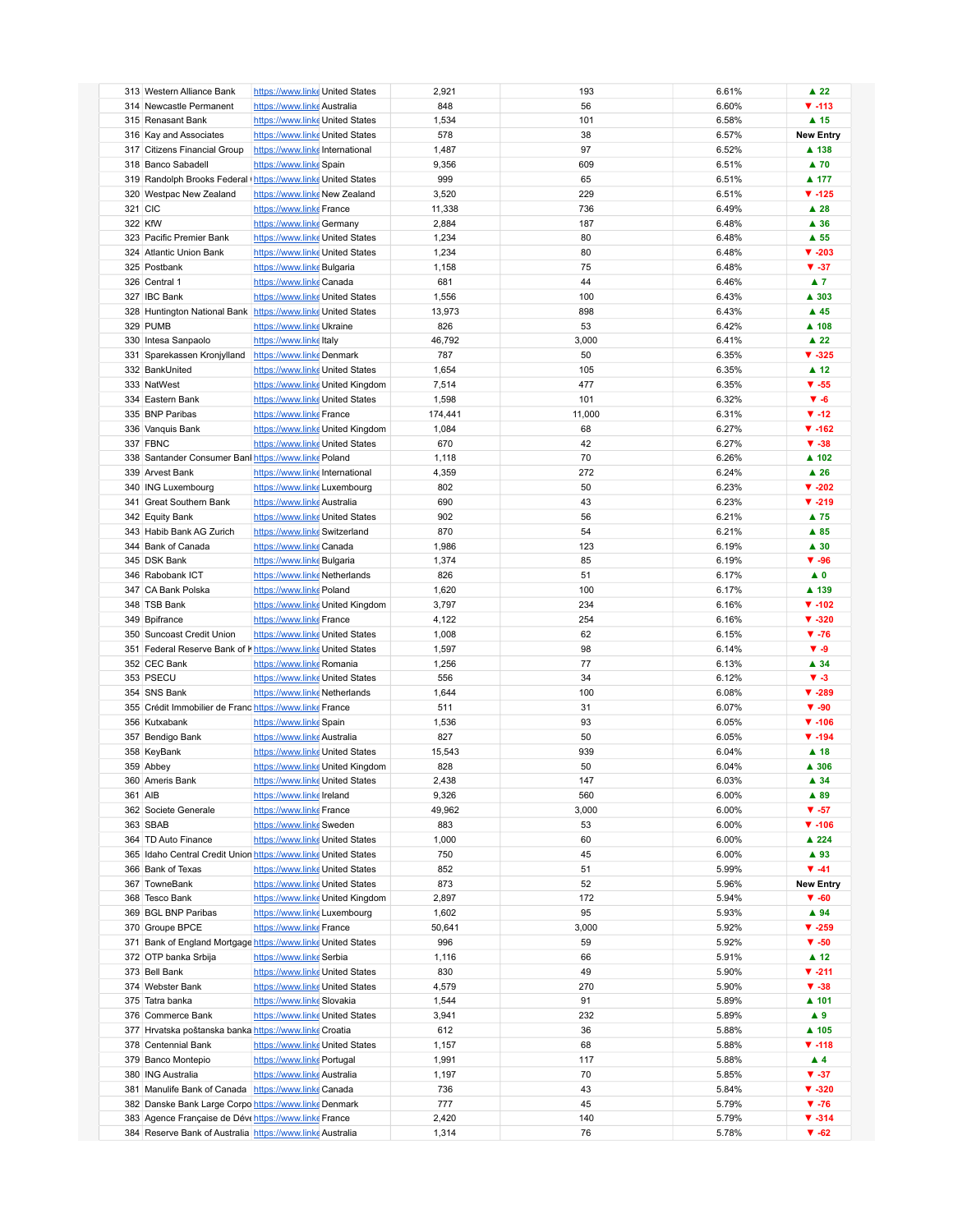| 385 HFC Bank                                           | https://www.linke United Kingdom                               | 693    | 40    | 5.77% | $\blacktriangle$ 164      |
|--------------------------------------------------------|----------------------------------------------------------------|--------|-------|-------|---------------------------|
| 386 BIL                                                | https://www.linke Luxembourg                                   | 1,476  | 85    | 5.76% | $\Psi - 300$              |
| 387 BBVA en España                                     | https://www.linke Spain                                        | 1,946  | 112   | 5.76% | $\triangle$ 8             |
| 388 PNC BANK                                           | https://www.linke United States                                | 557    | 32    | 5.75% | <b>New Entry</b>          |
| 389 BNP Paribas Fortis                                 | https://www.linke Belgium                                      | 14,526 | 832   | 5.73% | $\Psi - 41$               |
|                                                        |                                                                |        |       |       |                           |
| 390 Bangor Savings Bank                                | https://www.linke United States                                | 873    | 50    | 5.73% | $V - 299$                 |
| 391 KfW IPEX-Bank                                      | https://www.linke Germany                                      | 559    | 32    | 5.72% | $\P$ -120                 |
| 392 Bank of New Zealand                                | https://www.linke New Zealand                                  | 5,142  | 293   | 5.70% | $V - 246$                 |
|                                                        | 393 Federal Reserve Bank of Shttps://www.linke United States   | 1,235  | 70    | 5.67% | $V - 233$                 |
| 394 SEB Kort                                           | https://www.linke Sweden                                       | 512    | 29    | 5.66% | $\P$ -142                 |
| 395 SEB                                                | https://www.linke Sweden                                       | 17,217 | 972   | 5.65% | $\Psi - 81$               |
|                                                        | 396 NatWest Corporates and Ir https://www.linke United Kingdom | 1,720  | 97    | 5.64% | $\Psi - 81$               |
|                                                        |                                                                |        |       |       |                           |
|                                                        | 397 Heartland Bank and Trust (https://www.linke United States  | 587    | 33    | 5.62% | ▲ 194                     |
| 398 NLB                                                | https://www.linke Slovenia                                     | 1,159  | 65    | 5.61% | $\Psi - 37$               |
| 399 First Midwest Bank                                 | https://www.linke United States                                | 1,679  | 94    | 5.60% | $\blacktriangle$ 104      |
| 400 Creval                                             | https://www.linke Italy                                        | 1,573  | 88    | 5.59% | $\blacktriangle$ 9        |
| 401 Fintro                                             | https://www.linkelnternational                                 | 522    | 29    | 5.56% | <b>New Entry</b>          |
| 402 Tri Counties Bank                                  | https://www.linke United States                                | 793    | 44    | 5.55% | $\blacktriangle$ 16       |
| 403 UniCredit Bank Hungary                             | https://www.linke Hungary                                      | 757    | 42    | 5.55% | ▲ 124                     |
| 404 CA du Nord Est                                     | https://www.linke France                                       | 997    | 55    | 5.52% | $\blacktriangledown$ -327 |
|                                                        |                                                                |        |       |       |                           |
| 405 EFG Bank                                           | https://www.linke Switzerland                                  | 1,834  | 101   | 5.51% | $\blacktriangle$ 22       |
| 406 Park National Bank                                 | https://www.linke United States                                | 746    | 41    | 5.50% | $\triangle$ 8             |
| 407 DZ BANK                                            | https://www.linke Germany                                      | 2,619  | 142   | 5.42% | $V - 20$                  |
| 408 Santander Portugal                                 | https://www.linke Portugal                                     | 2,233  | 121   | 5.42% | $\Psi - 15$               |
|                                                        | 409 Logix Federal Credit Union https://www.linke United States | 591    | 32    | 5.41% | $\blacktriangle$ 4        |
| 410 UniCredit Bulbank                                  | https://www.linke Bulgaria                                     | 1,574  | 85    | 5.40% | $\Psi - 10$               |
| 411 Halifax                                            | https://www.linkelnternational                                 | 4,338  | 234   | 5.39% | ▲ 237                     |
|                                                        | 412 Lake Michigan Credit Unio https://www.linke United States  | 955    | 51    | 5.34% | $\blacktriangle$ 35       |
|                                                        |                                                                |        |       |       |                           |
| 413 Banca Sella                                        | https://www.linkeltaly                                         | 1,801  | 96    | 5.33% | $\Psi - 58$               |
| 414 Banco de España                                    | https://www.linke Spain                                        | 1,989  | 106   | 5.33% | $V - 6$                   |
| 415 Swiss National Bank                                | https://www.linke Switzerland                                  | 640    | 34    | 5.31% | $\blacktriangle$ 14       |
| 416 Kiwibank                                           | https://www.linke New Zealand                                  | 1,885  | 100   | 5.31% | $V - 195$                 |
| 417 Alpha Bank                                         | https://www.linke Greece                                       | 4,469  | 237   | 5.30% | ▲ 34                      |
| 418 ING Romania                                        | https://www.linke Romania                                      | 1,211  | 64    | 5.28% | $V - 3$                   |
| 419 Ocean Bank                                         | https://www.linke United States                                | 663    | 35    | 5.28% | $V - 27$                  |
| 420 OceanFirst Bank                                    | https://www.linke United States                                | 1,083  | 57    | 5.26% | $V - 119$                 |
|                                                        |                                                                |        |       |       |                           |
| 421 CaixaBank                                          | https://www.linke Spain                                        | 18,069 | 948   | 5.25% | $V - 32$                  |
| 422 Cadence Bank                                       | https://www.linke United States                                | 1,907  | 100   | 5.24% | $\blacktriangle$ 13       |
| 423 Popular                                            | https://www.linke United States                                | 4,066  | 213   | 5.24% | $V - 106$                 |
| 424 ODDO BHF                                           | https://www.linke France                                       | 1,909  | 100   | 5.24% | $V - 335$                 |
| 425 Banc of California                                 | https://www.linke United States                                | 879    | 46    | 5.23% | $V - 1$                   |
| 426 NBT Bank                                           | https://www.linke United States                                | 1,092  | 57    | 5.22% | $V - 21$                  |
| 427 Nest Bank                                          | https://www.linke Poland                                       | 575    | 30    | 5.22% | ▲ 187                     |
| 428 Quintet Private Bank                               | https://www.linke Luxembourg                                   | 2,261  | 117   | 5.17% | $V - 311$                 |
|                                                        |                                                                |        |       |       |                           |
| 429 Nevada State Bank                                  | https://www.linke United States                                | 542    | 28    | 5.17% | ▲ 102                     |
| 430 Gruppo Banca Popolare di https://www.linke Italy   |                                                                | 1,549  | 80    | 5.16% | ▲ 181                     |
| 431 Regions Bank                                       | https://www.linke United States                                | 19,173 | 990   | 5.16% | $\blacktriangle$ 14       |
| 432 CIB Bank                                           | https://www.linke Hungary                                      | 1,552  | 80    | 5.15% | $\blacktriangle$ 180      |
| 433 Southside Bank                                     | https://www.linke United States                                | 585    | 30    | 5.13% | $V - 27$                  |
|                                                        | 434 Bethpage Federal Credit Unttps://www.linkeUnited States    | 546    | 28    | 5.13% | $\blacktriangle$ 12       |
| 435 Haspa                                              | https://www.linke Germany                                      | 979    | 50    | 5.11% | $V - 215$                 |
| 436 Heritage Bank                                      | https://www.linke United States                                | 568    | 29    | 5.11% | $\Psi - 91$               |
| 437 mBank                                              | https://www.linke Poland                                       | 5,077  | 259   | 5.10% | $\blacktriangle$ 74       |
|                                                        |                                                                |        |       |       |                           |
| 438 Republic Bank                                      | https://www.linke United States                                | 1,392  | 71    | 5.10% | $\Psi - 59$               |
| 439 SEB Lietuvoje                                      | https://www.linke Lithuania                                    | 549    | 28    | 5.10% | $\Psi - 188$              |
| 440 ING Deutschland                                    | https://www.linke Germany                                      | 1,336  | 68    | 5.09% | $\Psi - 100$              |
| 441 ASB Bank                                           | https://www.linkeNew Zealand                                   | 4,942  | 251   | 5.08% | $V - 104$                 |
| 442 Zions Bancorporation                               | https://www.linke United States                                | 3,232  | 164   | 5.07% | $\Psi - 40$               |
| 443 BNP Paribas Personal Fin; https://www.linke France |                                                                | 12,514 | 634   | 5.07% | $\Psi - 196$              |
|                                                        | 444 Mercantile Bank of Michiga https://www.linke United States | 553    | 28    | 5.06% | $\Psi - 172$              |
| 445 STAR Financial Bank                                | https://www.linke United States                                | 515    | 26    | 5.05% | $\blacktriangle$ 29       |
|                                                        |                                                                |        |       |       |                           |
| 446 DekaBank Deutsche Giroz https://www.linke Germany  |                                                                | 1,333  | 67    | 5.03% | $V - 126$                 |
| 447 Trustco Bank                                       | https://www.linke United States                                | 577    | 29    | 5.03% | $\Psi - 43$               |
| 448 Crédito Agrícola                                   | https://www.linke Portugal                                     | 1,712  | 86    | 5.02% | $\blacktriangle$ 25       |
| 449 Swedbank Latvija                                   | https://www.linke Latvia                                       | 883    | 44    | 4.98% | $\blacktriangledown$ -29  |
| 450 Rabobank Australia                                 | https://www.linke Australia                                    | 522    | 26    | 4.98% | ▲ 98                      |
| 451 Cornèr Banca                                       | https://www.linke Switzerland                                  | 663    | 33    | 4.98% | $\blacktriangle$ 20       |
| 452 TD                                                 | https://www.linke Canada                                       | 81,313 | 4,000 | 4.92% | $\blacktriangle$ 77       |
| 453 Banca d'Italia                                     | https://www.linkeltaly                                         | 3,397  | 167   | 4.92% | $\Psi - 34$               |
| 454 Provident Bank                                     | https://www.linke United States                                |        | 68    | 4.91% | $\Psi - 13$               |
|                                                        |                                                                | 1,386  |       |       |                           |
| 455 Sberbank Croatia                                   | https://www.linke Croatia                                      | 612    | 30    | 4.90% | ▲ 146                     |
| 456 BCR                                                | https://www.linke Romania                                      | 5,498  | 269   | 4.89% | $\blacktriangle$ 48       |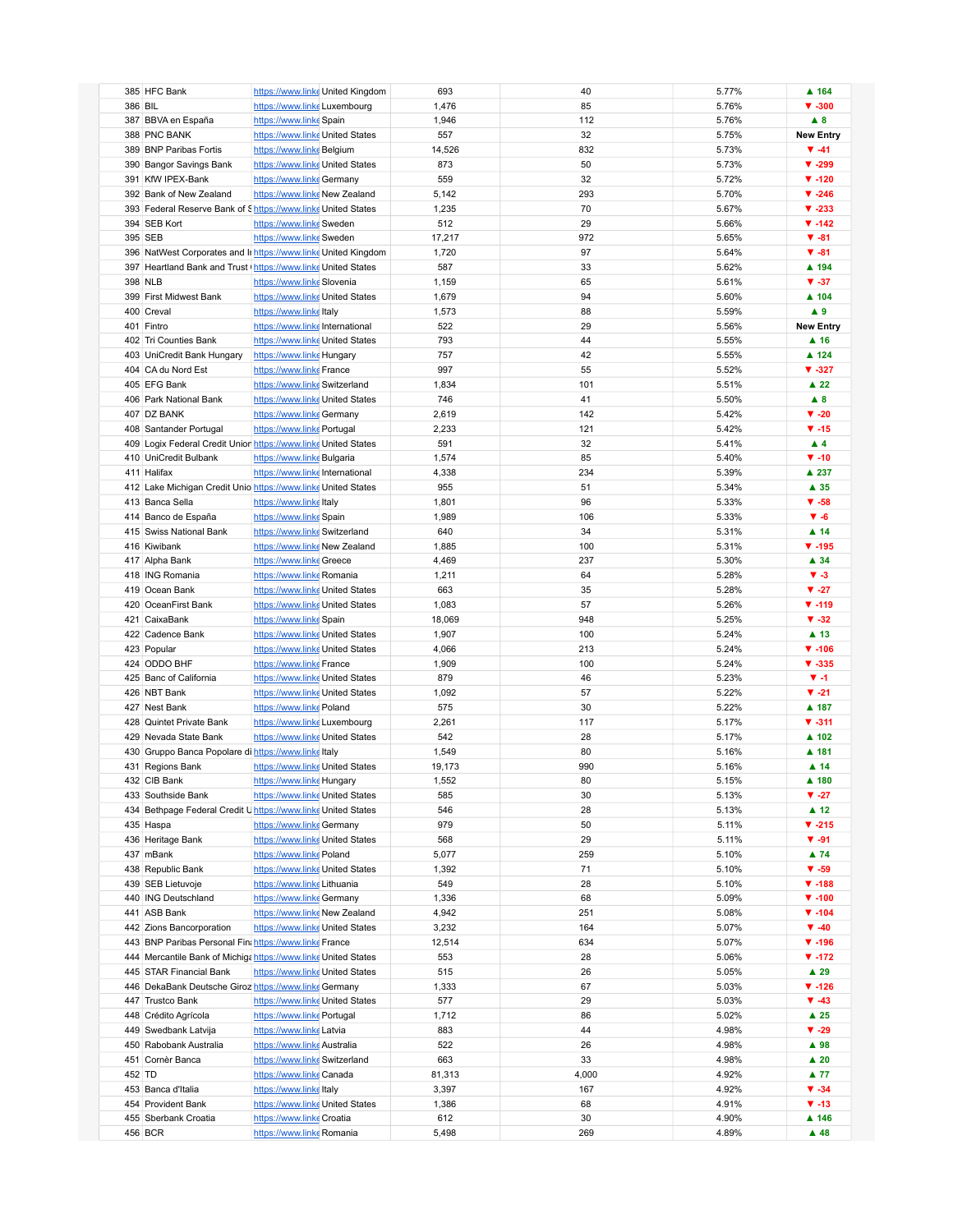| 457 Banca Intesa Beograd                                        | https://www.linke Serbia                                     | 1,064          | 52        | 4.89%          | $\Psi - 59$                        |
|-----------------------------------------------------------------|--------------------------------------------------------------|----------------|-----------|----------------|------------------------------------|
| 458 WSECU                                                       | https://www.linke United States                              | 534            | 26        | 4.87%          | ▲ 89                               |
|                                                                 |                                                              |                |           |                |                                    |
| 459 Comerica Bank                                               | https://www.linke United States                              | 8,873          | 432       | 4.87%          | $\blacktriangle$ 38                |
| 460 Westpac                                                     | https://www.linke Australia                                  | 16,336         | 795       | 4.87%          | $\Psi - 79$                        |
| 461 Patelco Credit Union                                        | https://www.linke United States                              | 829            | 40        | 4.83%          | $V - 127$                          |
| 462 First National Bank of Oma https://www.linke United States  |                                                              | 3,532          | 170       | 4.81%          | $V - 20$                           |
| 463 NOVO BANCO                                                  | https://www.linke Portugal                                   | 3,554          | 171       | 4.81%          | $\Psi - 42$                        |
| 464 Digital Federal Credit Unio https://www.linke United States |                                                              | 1,060          | 51        | 4.81%          | $V - 5$                            |
|                                                                 |                                                              |                |           |                |                                    |
| 465 Banca Popolare di Sondric https://www.linke Italy           |                                                              | 1,393          | 67        | 4.81%          | ▲ 75                               |
| 466 Erste Group                                                 | https://www.linke Austria                                    | 5,206          | 250       | 4.80%          | $\blacktriangle$ 41                |
| 467 Umpqua Bank                                                 | https://www.linke United States                              | 3,586          | 172       | 4.80%          | $V - 104$                          |
| 468 ABN AMRO Bank                                               | https://www.linke Netherlands                                | 32,687         | 1,550     | 4.74%          | $\Psi - 69$                        |
| 469 Groupe Crédit Agricole                                      | https://www.linke France                                     | 52,854         | 2,500     | 4.73%          | $V - 150$                          |
| 470 Signature Bank                                              | https://www.linke United States                              | 1,486          | 70        | 4.71%          | $V - 139$                          |
|                                                                 |                                                              |                |           |                |                                    |
| 471 Bayerische Landesbank                                       | https://www.linke Germany                                    | 1,529          | 72        | 4.71%          | $V - 3$                            |
| 472 Redstone Federal Credit U https://www.linke United States   |                                                              | 618            | 29        | 4.69%          | $\blacktriangle$ 18                |
| 473 Westpac Institutional Bank https://www.linke Australia      |                                                              | 1,494          | 70        | 4.69%          | $V - 144$                          |
| 474 Happy State Bank                                            | https://www.linke United States                              | 599            | 28        | 4.67%          | $V - 272$                          |
| 475 ING Nederland                                               | https://www.linke Netherlands                                | 13,816         | 636       | 4.60%          | $\blacktriangle$ 0                 |
| 476 UniCredit                                                   | https://www.linke Italy                                      | 48,671         | 2,240     | 4.60%          | $\blacktriangle$ 1                 |
|                                                                 |                                                              |                |           |                |                                    |
| 477 National Bank of Greece                                     | https://www.linke Greece                                     | 4,837          | 221       | 4.57%          | $\blacktriangle$ 23                |
| 478 U.S. Bank                                                   | https://www.linke United States                              | 65,780         | 3,000     | 4.56%          | $V - 116$                          |
| 479 Afriland First Bank                                         | https://www.linke Switzerland                                | 1,168          | 53        | 4.54%          | $V - 23$                           |
| 480 BANQUE CIC EST                                              | https://www.linke France                                     | 1,001          | 45        | 4.50%          | $V - 388$                          |
| 481 ČSOB Finančná skupina                                       | https://www.linke Slovakia                                   | 966            | 43        | 4.45%          | ▲ 69                               |
| 482 First Interstate                                            | https://www.linke United States                              | 4,035          | 179       | 4.44%          | $V - 209$                          |
|                                                                 |                                                              |                |           |                |                                    |
| 483 Raiffeisen Bank Romania https://www.linke Romania           |                                                              | 4,018          | 178       | 4.43%          | $A$ 68                             |
| 484 CSOB                                                        | https://www.linke Czech Republic                             | 4,960          | 219       | 4.42%          | ▲ 74                               |
| 485 Mechanics Bank                                              | https://www.linke United States                              | 1,201          | 53        | 4.41%          | $\Psi - 49$                        |
| 486 City National Bank                                          | https://www.linke United States                              | 5,410          | 238       | 4.40%          | $V - 190$                          |
| 487 CA CIB                                                      | https://www.linke France                                     | 12,406         | 544       | 4.38%          | $V - 8$                            |
| 488 BancorpSouth                                                | https://www.linke United States                              | 3,445          | 151       | 4.38%          | <b>New Entry</b>                   |
|                                                                 |                                                              |                |           |                |                                    |
| 489 Centier Bank                                                | https://www.linke United States                              | 799            | 35        | 4.38%          | $V - 195$                          |
| 490 Trustmark Bank                                              | https://www.linke United States                              | 1,764          | 77        | 4.37%          | ▲ 76                               |
| 491 Bendigo and Adelaide Ban https://www.linke Australia        |                                                              | 5,782          | 252       | 4.36%          | $V - 153$                          |
| 492 Credit Suisse                                               | https://www.linke Switzerland                                | 57,535         | 2,500     | 4.35%          | $\blacktriangle$ 1                 |
| 493 Garanti BBVA Romania                                        | https://www.linke Romania                                    | 577            | 25        | 4.33%          | $\blacktriangle$ 23                |
| 494 First Investment Bank                                       | https://www.linke Bulgaria                                   | 554            | 24        | 4.33%          | ▲ 141                              |
|                                                                 |                                                              |                |           |                |                                    |
| 495 Federal Reserve Board                                       | https://www.linke United States                              | 2,424          | 105       | 4.33%          | $\Psi - 43$                        |
| 496 NIBC Bank                                                   | https://www.linke Netherlands                                | 785            | 34        | 4.33%          | $V - 376$                          |
|                                                                 |                                                              | 694            | 30        | 4.32%          | $\blacktriangledown$ -200          |
| 497 Erste Banka Srbija                                          | https://www.linke Serbia                                     |                |           |                |                                    |
| 498 Independent Bank                                            | https://www.linkelnternational                               | 884            | 38        | 4.30%          | $V - 189$                          |
| 499 Bankinter                                                   | https://www.linke Spain                                      |                | 234       | 4.28%          | $\P$ -428                          |
|                                                                 |                                                              | 5,473          |           |                |                                    |
| 500 UniCredit Bank Austria                                      | https://www.linke Austria                                    | 2,061          | 88        | 4.27%          | $V - 66$                           |
| 501 Washington Trust Bank                                       | https://www.linke United States                              | 989            | 42        | 4.25%          | $\Psi - 17$                        |
| 502 Banque Populaire du Nord https://www.linke France           |                                                              | 804            | 34        | 4.23%          | $V - 485$                          |
| 503 Bank of Oklahoma                                            | https://www.linke United States                              | 1,987          | 84        | 4.23%          | $\Psi - 15$                        |
| 504 Bank of Melbourne                                           | https://www.linke Australia                                  | 809            | 34        | 4.20%          | $\blacktriangle$ 8                 |
| 505 Magyar Nemzeti Bank                                         | https://www.linke Hungary                                    | 622            | 26        | 4.18%          | $V - 3$                            |
|                                                                 |                                                              |                |           |                |                                    |
| 506 NAB                                                         | https://www.linke Australia                                  | 30,028         | 1,254     | 4.18%          | $V - 25$                           |
| 507 Raiffeisenbank Česká repubiltos://www.linke Czech Republic  |                                                              | 2,395          | 100       | 4.18%          | ▲ 99                               |
| 508 Raiffeisen Bankengruppe https://www.linke Austria           |                                                              | 2,398          | 100       | 4.17%          | $\Psi - 324$                       |
| 509 Íslandsbanki                                                | https://www.linkelceland                                     | 504            | 21        | 4.17%          | <b>New Entry</b>                   |
| 510 Bank of Greece                                              | https://www.linke Greece                                     | 794            | 33        | 4.16%          | ▲ 15                               |
| 511 Tangerine                                                   | https://www.linke Canada                                     | 1,332          | 55        | 4.13%          | $V - 160$                          |
| 512 National Bank of Romania https://www.linke Romania          |                                                              | 925            | 38        | 4.11%          | $V - 20$                           |
|                                                                 |                                                              |                |           |                |                                    |
| 513 NORD/LB                                                     | https://www.linke Germany                                    | 1,220          | 50        | 4.10%          | $\Psi - 103$                       |
| 514 Yorkshire Bank                                              | https://www.linke United Kingdom                             | 611            | 25        | 4.09%          | $\blacktriangle$ 50                |
| 515 BRD - Groupe Societe Ger https://www.linke Romania          |                                                              | 4,840          | 198       | 4.09%          | $\blacktriangle$ 45                |
| 516 Northwest Bank                                              | https://www.linke United States                              | 1,470          | 60        | 4.08%          | $V - 235$                          |
| 517 Komerční banka                                              | https://www.linke Czech Republic                             | 4,436          | 181       | 4.08%          | $V - 9$                            |
| 518 BankSA                                                      |                                                              | 515            | 21        | 4.08%          | $V - 85$                           |
|                                                                 | https://www.linke Australia                                  |                |           |                |                                    |
| 519 Deutsche Bundesbank                                         | https://www.linke Germany                                    | 2,012          | 82        | 4.08%          | ▲ 59                               |
| 520 Raiffeisen banka Beograd                                    | https://www.linke Serbia                                     | 663            | 27        | 4.07%          | $V - 81$                           |
| 521 Shawbrook Bank                                              | https://www.linke United Kingdom                             | 837            | 34        | 4.06%          | $\Psi - 505$                       |
| 522 Bank Gospodarstwa Krajo https://www.linke Poland            |                                                              | 985            | 40        | 4.06%          | $V - 331$                          |
| 523 Commerzbank                                                 | https://www.linke Germany                                    | 9,858          | 400       | 4.06%          | $\Psi - 28$                        |
|                                                                 |                                                              |                |           |                |                                    |
| 524 PKO Bank Polski                                             | https://www.linke Poland                                     | 6,693          | 271       | 4.05%          | ▲ 13                               |
| 525 Slovenská sporiteľňa                                        | https://www.linke Slovakia                                   | 1,388          | 56        | 4.03%          | ▲ 64                               |
| 526 National Bank of Arizona                                    | https://www.linke United States                              | 646            | 26        | 4.02%          | $\Psi - 13$                        |
| 527 Zions Bank<br>528 Banca Transilvania                        | https://www.linke United States<br>https://www.linke Romania | 2,366<br>4,898 | 95<br>195 | 4.02%<br>3.98% | $\Psi - 70$<br>$\blacktriangle$ 46 |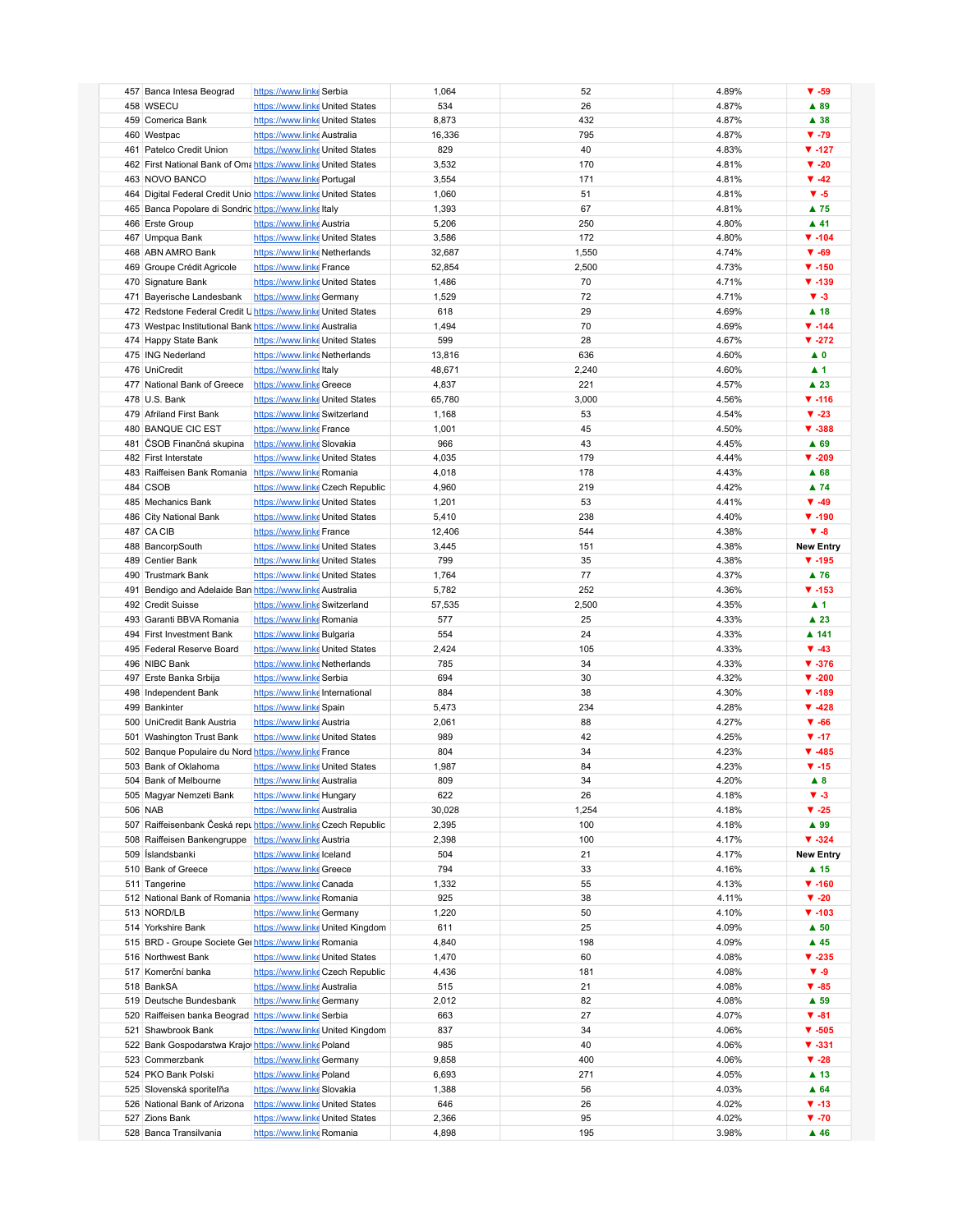| 529 Česká spořitelna                                            | https://www.linke Czech Republic | 7,218   | 287   | 3.98% | $\blacktriangle$ 27 |
|-----------------------------------------------------------------|----------------------------------|---------|-------|-------|---------------------|
|                                                                 |                                  |         |       |       |                     |
| 530 ME Bank                                                     | https://www.linke Australia      | 1,107   | 44    | 3.97% | $V - 295$           |
| 531 CGD                                                         | https://www.linke Portugal       | 5,888   | 234   | 3.97% | $\blacktriangle$ 12 |
| 532 MONETA Money Bank                                           | https://www.linke Czech Republic | 2,016   | 80    | 3.97% | ▲ 35                |
| 533 Bank of the West                                            | https://www.linke United States  | 9,948   | 393   | 3.95% | $V - 71$            |
|                                                                 |                                  |         |       |       |                     |
| 534 UniCredit Bank Romania                                      | https://www.linke Romania        | 2,507   | 99    | 3.95% | $\Psi - 85$         |
| 535 BMO Harris Bank                                             | https://www.linke United States  | 10,401  | 410   | 3.94% | $\Psi - 63$         |
| 536 IDB Bank                                                    | https://www.linke United States  | 1,015   | 40    | 3.94% | $\blacktriangle$ 10 |
|                                                                 |                                  |         |       |       |                     |
| 537 Fulton Financial Corporatic https://www.linke United States |                                  | 1,117   | 44    | 3.94% | $\Psi - 73$         |
| 538 Erste Bank und Sparkasse https://www.linke Austria          |                                  | 2,288   | 90    | 3.93% | $\Psi - 29$         |
| 539 Amegy Bank                                                  | https://www.linke United States  | 1,501   | 59    | 3.93% | $\Psi - 48$         |
| 540 BPMED                                                       | https://www.linke France         | 1,149   | 45    | 3.92% | $V - 340$           |
|                                                                 |                                  |         |       |       |                     |
| 541 Banca Popolare di Bari                                      | https://www.linkeltaly           | 792     | 31    | 3.91% | $V - 3$             |
| 542 Alpha Bank Romania                                          | https://www.linke Romania        | 1,025   | 40    | 3.90% | $\P$ -174           |
| 543 Banque Populaire                                            | https://www.linke France         | 5,871   | 229   | 3.90% | $\Psi - 17$         |
| 544 BPALC                                                       | https://www.linke France         | 1,490   | 58    | 3.89% | $V - 336$           |
|                                                                 |                                  |         |       |       |                     |
| 545 ICBC Standard Bank                                          | https://www.linke United Kingdom | 825     | 32    | 3.88% | $\blacktriangle$ 75 |
| 546 Santander Bank Polska                                       | https://www.linke Poland         | 5,427   | 210   | 3.87% | $V - 145$           |
| 547 PrivatBank                                                  | https://www.linke Ukraine        | 2,620   | 101   | 3.85% | $\blacktriangle$ 76 |
| 548 Ulster Bank                                                 |                                  |         |       |       | $V - 31$            |
|                                                                 | https://www.linke Ireland        | 2,916   | 112   | 3.84% |                     |
| 549 OTP Bank                                                    | https://www.linke Hungary        | 4,630   | 177   | 3.82% | $V - 7$             |
| 550 Alfa-Bank                                                   | https://www.linke Belarus        | 629     | 24    | 3.82% | $\blacktriangle$ 92 |
| 551 Banca Romaneasca                                            | https://www.linke Romania        | 894     | 34    | 3.80% | $V - 179$           |
|                                                                 |                                  |         |       |       |                     |
| 552 UBI Banca                                                   | https://www.linkeltaly           | 3,900   | 147   | 3.77% | $\Psi - 92$         |
| 553 Deutsche Pfandbriefbank https://www.linke Germany           |                                  | 560     | 21    | 3.75% | $\Psi - 64$         |
| 554 Bank Millennium                                             | https://www.linke Poland         | 2,808   | 105   | 3.74% | $\blacktriangle$ 29 |
|                                                                 |                                  |         |       |       |                     |
| 555 Banca Carige                                                | https://www.linke Italy          | 1,339   | 50    | 3.73% | $\Psi - 70$         |
| 556 CA d'Aquitaine                                              | https://www.linke France         | 1,224   | 45    | 3.68% | $\Psi - 457$        |
| 557 Czech National Bank                                         | https://www.linke Czech Republic | 626     | 23    | 3.67% | $\Psi - 126$        |
| 558 Volksbank                                                   | https://www.linke Austria        | 954     | 35    | 3.67% | $\Psi - 40$         |
|                                                                 |                                  |         |       |       |                     |
| 559 Oesterreichische Nationalt https://www.linke Austria        |                                  | 550     | 20    | 3.64% | $\Psi - 58$         |
| 560 UniCredit Bank Czech Rephttps://www.linke Czech Republic    |                                  | 2,011   | 73    | 3.63% | $V - 37$            |
| 561 Crédit du Nord                                              | https://www.linke France         | 4,133   | 150   | 3.63% | $V - 346$           |
|                                                                 |                                  |         |       |       |                     |
| 562 Federal Reserve System https://www.linke United States      |                                  | 2,347   | 85    | 3.62% | $\Psi - 92$         |
| 563 First National Bank of Peni https://www.linke United States |                                  | 557     | 20    | 3.59% | $\Psi - 48$         |
| 564 NBP                                                         | https://www.linke Poland         | 756     | 27    | 3.57% | $\blacktriangle$ 30 |
| 565 Takarékbank                                                 | https://www.linke Hungary        | 644     | 23    | 3.57% | $\Psi - 98$         |
|                                                                 |                                  |         |       |       |                     |
| 566 K&H Csoport                                                 | https://www.linke Hungary        | 1,597   | 57    | 3.57% | $V - 136$           |
| 567 Standard Chartered Bank https://www.linke United Kingdom    |                                  | 84,073  | 3,000 | 3.57% | $\Psi - 73$         |
| 568 PlainsCapital Bank                                          | https://www.linke United States  | 873     | 31    | 3.55% | $\blacktriangle$ 8  |
|                                                                 |                                  | 1,243   | 44    | 3.54% | $\Psi - 49$         |
| 569 Budapest Bank                                               | https://www.linke Hungary        |         |       |       |                     |
| 570 BancoBPM                                                    | https://www.linke Italy          | 8,866   | 312   | 3.52% | $V - 8$             |
| 571 Banner Bank                                                 | https://www.linke United States  | 2,813   | 98    | 3.48% | A9                  |
| 572 SpareBank 1                                                 | https://www.linke Norway         | 1,127   | 39    | 3.46% | $\Psi - 140$        |
|                                                                 |                                  |         |       |       |                     |
| 573 Scotiabank                                                  | https://www.linke Canada         | 72,557  | 2,500 | 3.45% | $V - 182$           |
| 574 Prosperity Bank                                             | https://www.linke United States  | 1,467   | 50    | 3.41% | $\Psi - 41$         |
| 575 ANZ                                                         | https://www.linke Australia      | 48,830  | 1,640 | 3.36% | $\Psi - 76$         |
| 576 BBVA                                                        |                                  |         |       |       |                     |
|                                                                 | https://www.linke Spain          | 74,748  | 2,500 | 3.34% | $\Psi - 32$         |
| 577 OTP Bank Romania                                            | https://www.linke Romania        | 1,198   | 40    | 3.34% | $V - 364$           |
| 578 Van Lanschot                                                | https://www.linke Netherlands    | 910     | 30    | 3.30% | $V - 540$           |
| 579 Woodforest National Bank https://www.linke United States    |                                  | 3,357   | 110   | 3.28% | $V - 9$             |
|                                                                 |                                  |         |       |       |                     |
| 580 Addiko Bank Hrvatska                                        | https://www.linke Croatia        | 767     | 25    | 3.26% | ▲ 15                |
| 581 CA d'Ille-et-Vilaine                                        | https://www.linke France         | 922     | 30    | 3.25% | $V - 573$           |
| 582 First Community Bank                                        | https://www.linke United States  | 923     | 30    | 3.25% | $\blacktriangle$ 56 |
|                                                                 | https://www.linke Serbia         | 554     |       | 3.25% | <b>New Entry</b>    |
| 583 Eurobank Direktna                                           |                                  |         | 18    |       |                     |
| 584 California Bank & Trust                                     | https://www.linke United States  | 1,295   | 42    | 3.24% | ▲ 34                |
| 585 BAWAG Group                                                 | https://www.linke Austria        | 1,419   | 46    | 3.24% | ▲ 19                |
| 586 Erste Bank Hungary                                          | https://www.linke Hungary        | 1,174   | 38    | 3.24% | $\Psi - 15$         |
|                                                                 |                                  |         |       |       |                     |
| 587 first direct                                                | https://www.linke United Kingdom | 873     | 28    | 3.21% | $V - 3$             |
| 588 First American Bank                                         | https://www.linke United States  | 968     | 31    | 3.20% | $\Psi - 185$        |
| 589 Banco BPI                                                   | https://www.linke Portugal       | 4,556   | 145   | 3.18% | $\blacktriangle$ 9  |
|                                                                 |                                  |         |       |       | $\Psi - 62$         |
| 590 Union Bank                                                  | https://www.linke United States  | 10,140  | 322   | 3.18% |                     |
| 591 Gruppo Bancario Coopera https://www.linke Italy             |                                  | 2,152   | 68    | 3.16% | $V - 336$           |
| 592 Banca Monte dei Paschi di https://www.linke Italy           |                                  | 7,621   | 240   | 3.15% | $V - 51$            |
| 593 Bank of Scotland                                            | https://www.linke United Kingdom | 1,687   | 53    | 3.14% | $\Psi - 79$         |
|                                                                 |                                  |         |       |       |                     |
| 594 Bank of Hope                                                | https://www.linke United States  | 701     | 22    | 3.14% | $\Psi - 84$         |
| 595 Bank of America                                             | https://www.linke United States  | 289,630 | 9,000 | 3.11% | $\Psi - 60$         |
| 596 Cathay Bank                                                 | https://www.linke United States  | 1,074   | 33    | 3.07% | $\blacktriangle$ 35 |
|                                                                 |                                  |         |       |       |                     |
| 597 CREDIT EUROPE BANK                                          | https://www.linke Romania        | 633     | 19    | 3.00% | $\blacktriangle$ 39 |
| 598 NYCB                                                        | https://www.linke United States  | 1,835   | 55    | 3.00% | $\blacktriangle$ 18 |
| 599 Financial Institutions                                      | https://www.linke United States  | 1,341   | 40    | 2.98% | $\Psi - 47$         |
| 600 First Bank                                                  |                                  | 2,492   | 74    | 2.97% | $\Psi -41$          |
|                                                                 | https://www.linke United States  |         |       |       |                     |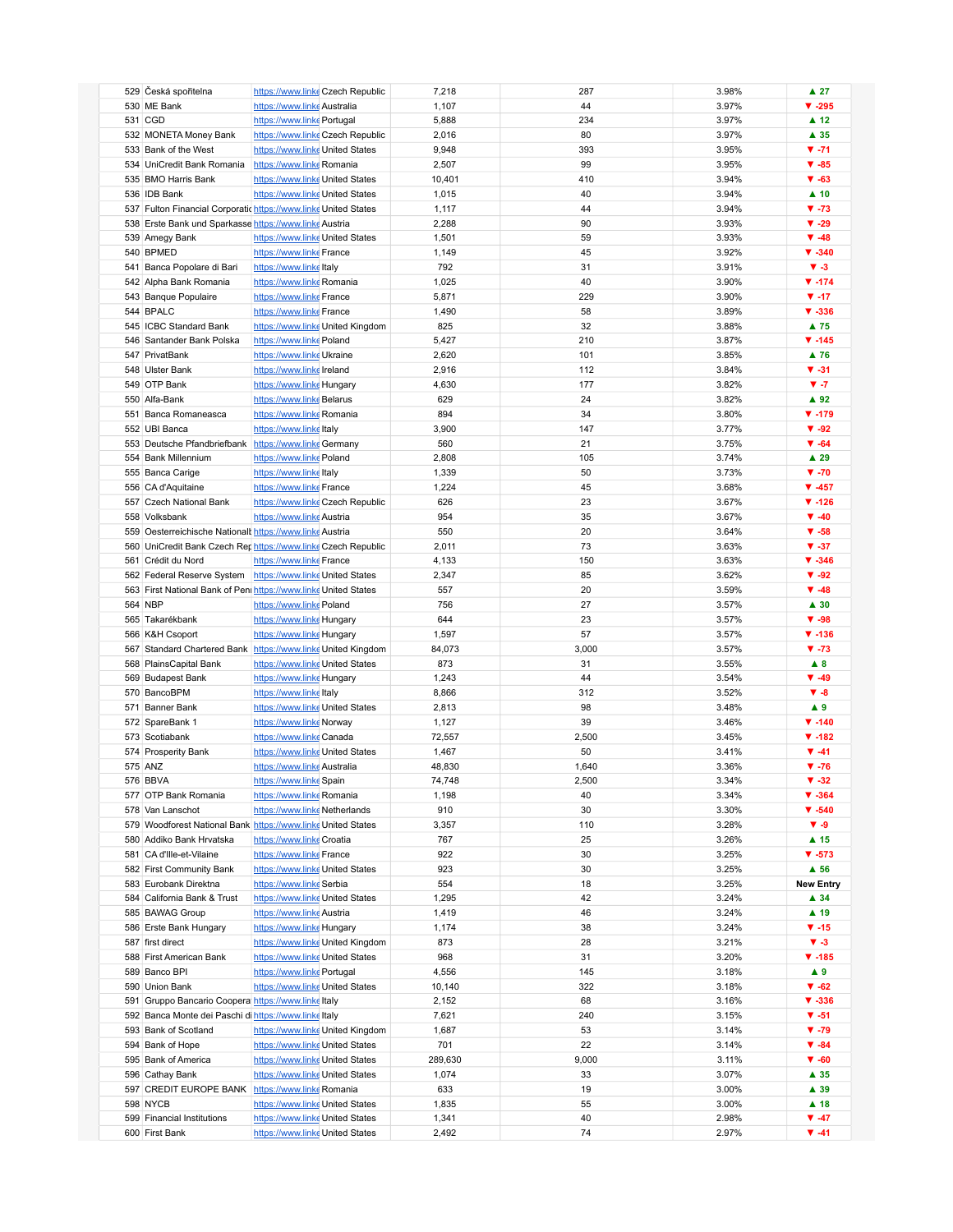| 601 Lakeland Bank          |                                                                  | https://www.linke United States |                                  | 676   | 20  | 2.96% | $V - 324$                |
|----------------------------|------------------------------------------------------------------|---------------------------------|----------------------------------|-------|-----|-------|--------------------------|
| 602 MKB Bank               |                                                                  | https://www.linke Hungary       |                                  | 847   | 25  | 2.95% | $\blacktriangle$ 27      |
|                            |                                                                  |                                 |                                  |       |     |       |                          |
| 603 Fremont Bank           |                                                                  | https://www.linke United States |                                  | 895   | 26  | 2.91% | $V - 11$                 |
| 604 Glacier Bancorp        |                                                                  | https://www.linke United States |                                  | 1,944 | 56  | 2.88% | $V - 35$                 |
|                            | 605 Citizens Business Bank                                       | https://www.linke United States |                                  | 1,014 | 29  | 2.86% | $V - 144$                |
| 606 UNICREDIT LEASING      |                                                                  | https://www.linke Italy         |                                  | 1,018 | 29  | 2.85% | $V - 25$                 |
| 607 Ощадбанк               |                                                                  | https://www.linke Ukraine       |                                  | 1,354 | 38  | 2.81% | $\blacktriangle$ 25      |
|                            |                                                                  |                                 |                                  |       |     | 2.77% |                          |
| 608 Columbia Bank          |                                                                  | https://www.linkelnternational  |                                  | 1,880 | 52  |       | <b>New Entry</b>         |
|                            | 609 San Diego County Credit Unttps://www.linke United States     |                                 |                                  | 507   | 14  | 2.76% | <b>New Entry</b>         |
| 610 VÚB banka              |                                                                  | https://www.linke Slovakia      |                                  | 1,460 | 40  | 2.74% | $\Psi - 104$             |
| 611 NatWest Bank           |                                                                  |                                 | https://www.linke United Kingdom | 1,023 | 28  | 2.74% | $V - 75$                 |
| 612 FOREX                  |                                                                  | https://www.linke Sweden        |                                  | 585   | 16  | 2.74% | $V - 58$                 |
| 613 CA Atlantique Vendee   |                                                                  | https://www.linke France        |                                  | 1,474 | 40  | 2.71% | $\Psi - 603$             |
|                            |                                                                  |                                 |                                  |       |     |       |                          |
| 614 Bank of Hawaii         |                                                                  | https://www.linke United States |                                  | 1,751 | 46  | 2.63% | $\P$ -15                 |
| 615 Landsbankinn           |                                                                  | https://www.linkelceland        |                                  | 534   | 14  | 2.62% | $V - 2$                  |
| 616 FDIC                   |                                                                  | https://www.linke United States |                                  | 5,605 | 146 | 2.60% | $\Psi - 39$              |
|                            | 617 Philippine Business Bank https://www.linke United States     |                                 |                                  | 697   | 18  | 2.58% | $\blacktriangle$ 7       |
| 618 OTP                    |                                                                  | https://www.linke Croatia       |                                  | 816   | 21  | 2.57% | $\Psi - 18$              |
| 619 Stanbic Bank           |                                                                  |                                 |                                  |       | 194 |       | $\Psi - 47$              |
|                            |                                                                  | https://www.linke United States |                                  | 7,641 |     | 2.54% |                          |
| 620 CIT Bank               |                                                                  | https://www.linke United States |                                  | 596   | 15  | 2.52% | $\Psi - 155$             |
|                            | 621 First National Bank Texas https://www.linke United States    |                                 |                                  | 599   | 15  | 2.50% | $\blacktriangle$ 5       |
|                            | 622 Royal Bank of Scotland Bu https://www.linke United Kingdom   |                                 |                                  | 5,090 | 127 | 2.50% | $\Psi - 37$              |
| 623 BNB                    |                                                                  | https://www.linke Belgium       |                                  | 982   | 24  | 2.44% | ▲ 37                     |
| 624 CEFCU                  |                                                                  | https://www.linke United States |                                  | 533   | 13  | 2.44% | $\Psi - 28$              |
|                            |                                                                  |                                 |                                  |       |     |       |                          |
| 625 Lloyds Bank            |                                                                  |                                 | https://www.linke United Kingdom | 9,191 | 222 | 2.42% | $\Psi - 68$              |
| 626 Third Federal          |                                                                  | https://www.linke United States |                                  | 547   | 13  | 2.38% | A 8                      |
| 627 Nordnet Bank           |                                                                  | https://www.linke Sweden        |                                  | 846   | 20  | 2.36% | $\Psi - 529$             |
| 628 Union Savings Bank     |                                                                  | https://www.linke United States |                                  | 720   | 17  | 2.36% | $V - 55$                 |
| 629 Bryn Mawr Trust        |                                                                  | https://www.linke United States |                                  | 637   | 15  | 2.35% | $\Psi - 110$             |
|                            |                                                                  |                                 |                                  |       |     |       |                          |
|                            | 630 Office of the Comptroller of https://www.linke United States |                                 |                                  | 3,221 | 74  | 2.30% | $V - 85$                 |
| 631 Banco Popular          |                                                                  | https://www.linke Spain         |                                  | 4,431 | 99  | 2.23% | $\blacktriangledown$ -22 |
| 632 Berliner Sparkasse     |                                                                  | https://www.linke Germany       |                                  | 631   | 14  | 2.22% | $V - 71$                 |
| 633 FirstBank              |                                                                  | https://www.linke United States |                                  | 3,427 | 76  | 2.22% | $\Psi - 14$              |
| 634 Сбер Банк              |                                                                  | https://www.linke Belarus       |                                  | 588   | 13  | 2.21% | $\blacktriangle$ 9       |
|                            | 635 Police and Fire Federal Cr https://www.linke United States   |                                 |                                  | 593   | 13  | 2.19% | $V - 25$                 |
|                            |                                                                  |                                 |                                  |       |     |       |                          |
| 636 St.George Bank         |                                                                  | https://www.linke Australia     |                                  | 3,654 | 80  | 2.19% | $\Psi - 49$              |
| 637 Coutts                 |                                                                  |                                 | https://www.linke United Kingdom | 2,334 | 50  | 2.14% | $V - 333$                |
| 638 Wescom Credit Union    |                                                                  | https://www.linke United States |                                  | 607   | 13  | 2.14% | $V - 56$                 |
|                            | 639 American Savings Bank                                        | https://www.linke United States |                                  | 1,033 | 22  | 2.13% | $\Psi - 76$              |
| 640 First Security Bank    |                                                                  | https://www.linke United States |                                  | 665   | 14  | 2.11% | $\P$ -12                 |
|                            |                                                                  |                                 |                                  |       |     |       | $\Psi - 4$               |
| 641 BancFirst              |                                                                  | https://www.linke United States |                                  | 1,206 | 25  | 2.07% |                          |
| 642 SEFCU                  |                                                                  | https://www.linke United States |                                  | 628   | 13  | 2.07% | $\P$ -144                |
| 643 East West Bank         |                                                                  | https://www.linke United States |                                  | 3,551 | 73  | 2.06% | $\Psi - 18$              |
| 644 LaSalle Bank           |                                                                  | https://www.linke United States |                                  | 978   | 20  | 2.04% | $\blacktriangle$ 31      |
| 645 Nat West               |                                                                  |                                 | https://www.linke United Kingdom | 545   | 11  | 2.02% | $\Psi - 92$              |
|                            | 646 Privredna banka Zagreb                                       | https://www.linke Croatia       |                                  | 1,408 | 28  | 1.99% | $V - 38$                 |
|                            |                                                                  |                                 |                                  |       |     |       |                          |
| 647 Credit Mutuel          |                                                                  | https://www.linke France        |                                  | 964   | 19  | 1.97% | $\Psi - 32$              |
| 648 IBERIABANK             |                                                                  | https://www.linke United States |                                  | 2,337 | 46  | 1.97% | $V - 58$                 |
|                            | 649 Farmers & Merchants Ban https://www.linke United States      |                                 |                                  | 560   | 11  | 1.96% | $\Psi - 46$              |
|                            | 650 Deutsche Postbank Group https://www.linke Germany            |                                 |                                  | 1,167 | 22  | 1.89% | $\Psi - 48$              |
| 651 Clydesdale Bank        |                                                                  |                                 | https://www.linke United Kingdom | 1,298 | 24  | 1.85% | $\Psi - 44$              |
|                            |                                                                  |                                 |                                  | 4,794 | 87  |       |                          |
| 652 Bankia                 |                                                                  | https://www.linke Spain         |                                  |       |     | 1.81% | <b>New Entry</b>         |
| 653 Pinnacle Bank          |                                                                  | https://www.linke United States |                                  | 862   | 15  | 1.74% | $\Psi - 20$              |
| 654 Great Southern Bank    |                                                                  | https://www.linke United States |                                  | 766   | 13  | 1.70% | $\Psi - 49$              |
| 655 Sterling National Bank |                                                                  | https://www.linke United States |                                  | 1,168 | 19  | 1.63% | $V - 233$                |
| 656 Banco di Napoli        |                                                                  | https://www.linkelnternational  |                                  | 1,130 | 18  | 1.59% | <b>New Entry</b>         |
| 657 Susquehanna Bank       |                                                                  | https://www.linkelnternational  |                                  | 849   | 13  | 1.53% | $\blacktriangle$ 4       |
|                            |                                                                  |                                 |                                  |       |     |       |                          |
| 658 First Hawaiian Bank    |                                                                  | https://www.linke United States |                                  | 1,245 | 19  | 1.53% | $V - 31$                 |
| 659 Deutsche Bank Polska   |                                                                  | https://www.linke Poland        |                                  | 624   | 9   | 1.44% | $\Psi - 19$              |
| 660 OneWest Bank           |                                                                  | https://www.linke United States |                                  | 836   | 12  | 1.44% | $\Psi - 19$              |
| 661 Central Pacific Bank   |                                                                  | https://www.linke United States |                                  | 602   | 8   | 1.33% | $\P$ -44                 |
|                            | 662 First Convenience Bank                                       | https://www.linke United States |                                  | 819   | 10  | 1.22% | $V - 7$                  |
|                            |                                                                  |                                 |                                  |       |     |       |                          |
| 663 Banif                  |                                                                  | https://www.linke Portugal      |                                  | 520   | 6   | 1.15% | $\blacktriangle$ 0       |
| 664 First National Bank    |                                                                  | https://www.linke United States |                                  | 2,953 | 33  | 1.12% | $V - 7$                  |
| 665 TCF Bank               |                                                                  | https://www.linke United States |                                  | 3,994 | 43  | 1.08% | $V - 26$                 |
| 666 Sterling Bank          |                                                                  | https://www.linke United States |                                  | 1,072 | 11  | 1.03% | $\Psi - 17$              |
| 667 BBVA in the USA        |                                                                  | https://www.linke United States |                                  | 8,461 | 86  | 1.02% | $\Psi - 45$              |
| 668 BPN                    |                                                                  | https://www.linke Portugal      |                                  | 850   | 8   | 0.94% | $\Psi - 23$              |
|                            |                                                                  |                                 |                                  |       |     |       |                          |
| 669 Banca CR Firenze       |                                                                  | https://www.linkeltaly          |                                  | 541   | 5   | 0.92% | $\Psi - 13$              |
| 670 Central Bank & Trust   |                                                                  | https://www.linke United States |                                  | 1,124 | 10  | 0.89% | $\Psi - 23$              |
| 671 BCP                    |                                                                  | https://www.linke United States |                                  | 2,821 | 22  | 0.78% | $\P$ -19                 |
| 672 Chemical Bank          |                                                                  | https://www.linke United States |                                  | 1,559 | 12  | 0.77% | $\blacktriangledown$ -22 |
|                            |                                                                  |                                 |                                  |       |     |       |                          |